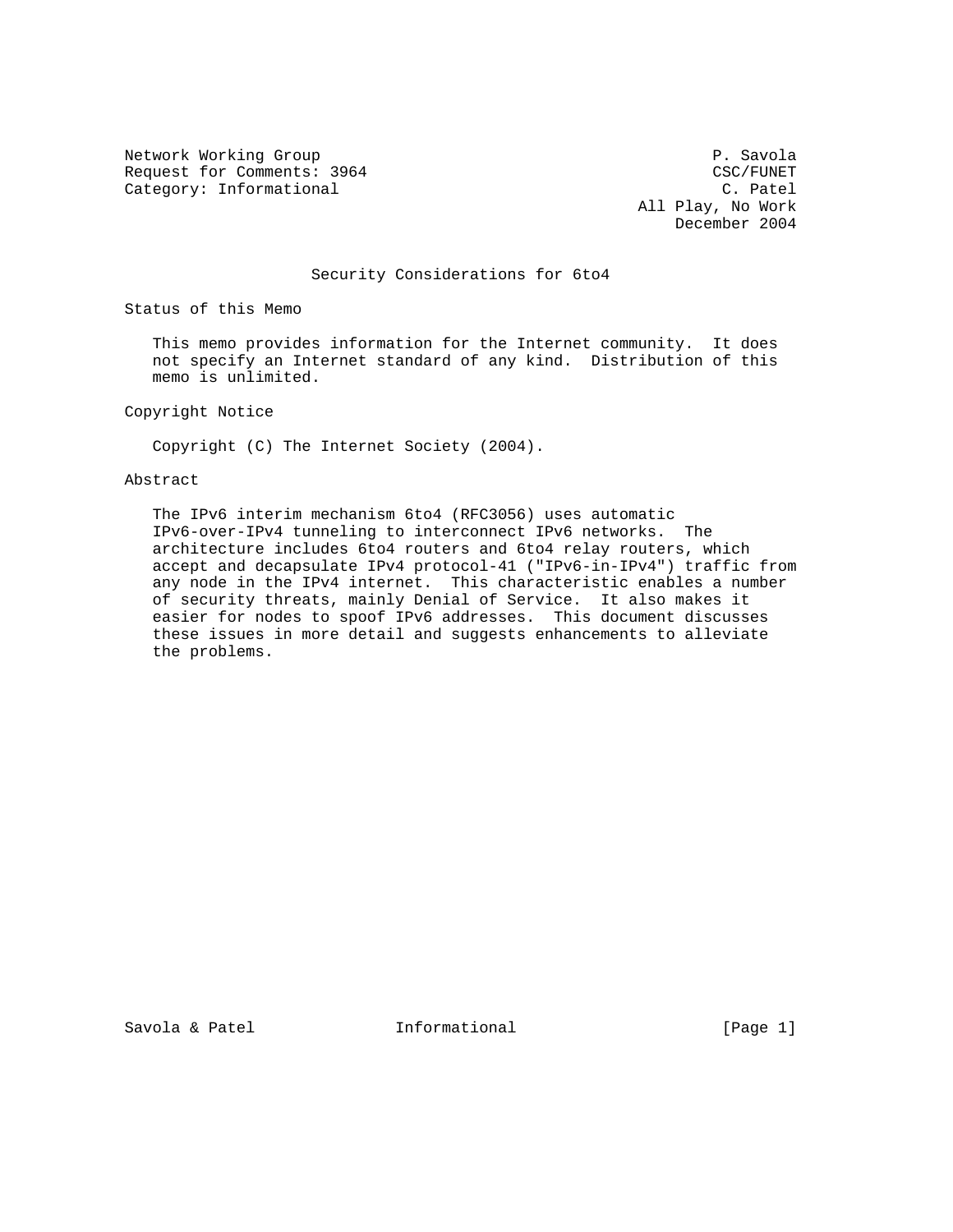Table of Contents

| 1.         | 3<br>$\overline{4}$                                              |
|------------|------------------------------------------------------------------|
| 2.         | Different 6to4 Forwarding Scenarios<br>$\overline{4}$<br>2.1.    |
|            | 5                                                                |
|            | 2.2.<br>5                                                        |
|            | 2.3.                                                             |
|            | $6\phantom{a}$<br>2.4.                                           |
|            | BGP between 6to4 Routers and Relays<br>$6\overline{6}$<br>2.4.1. |
|            | $\overline{7}$<br>6to4 as an Optimization Method<br>2.4.2.       |
|            | 2.4.3. 6to4 as Tunnel End-Point Addressing Mechanism 8           |
| 3.         | Functionalities of 6to4 Network Components 9                     |
|            | 3.1.                                                             |
|            | 6to4 Relay Routers 10<br>3.2.                                    |
| 4.         |                                                                  |
|            | Attacks on 6to4 Networks 12<br>4.1.                              |
|            | 4.1.1.<br>Attacks with ND Messages 13                            |
|            | 4.1.2.<br>Spoofing Traffic to 6to4 Nodes 14                      |
|            | 4.1.3.<br>Reflecting Traffic to 6to4 Nodes 17                    |
|            | Local IPv4 Broadcast Attack 19<br>4.1.4.                         |
|            | Attacks on Native IPv6 Internet 20<br>4.2.                       |
|            | Attacks with ND Messages 21<br>4.2.1.                            |
|            | Spoofing Traffic to Native IPv6 Nodes. 21<br>4.2.2.              |
|            | Reflecting Traffic to Native IPv6 Nodes 23<br>4.2.3.             |
|            | Local IPv4 Broadcast Attack 24<br>4.2.4.                         |
|            | Theft of Service 25<br>4.2.5.                                    |
|            |                                                                  |
|            | Relay Operators Seen as Source of Abuse 26<br>4.2.6.             |
|            | Attacks on IPv4 Internet 28<br>4.3.                              |
|            | Summary of the Attacks 28<br>4.4.                                |
| 5.         | Implementing Proper Security Checks in 6to4 30                   |
|            | Encapsulating IPv6 into IPv4 31<br>5.1.                          |
|            | Decapsulating IPv4 into IPv6 31<br>5.2.                          |
|            | IPv4 and IPv6 Sanity Checks 32<br>5.3.                           |
|            | 5.3.1.                                                           |
|            | 5.3.2.                                                           |
|            | Optional Ingress Filtering 33<br>5.3.3.                          |
|            | Notes about the Checks 33<br>5.3.4.                              |
| б.         | Issues in 6to4 Implementation and Use 34                         |
|            | Implementation Considerations with Automatic Tunnels 34<br>6.1.  |
|            | A Different Model for 6to4 Deployment 35<br>6.2.                 |
| 7.         | Security Considerations 36                                       |
| 8.         |                                                                  |
| 9.         |                                                                  |
| $\Delta$ . | Some Trivial Attack Scenarios Outlined 39                        |
|            |                                                                  |
|            |                                                                  |
|            |                                                                  |

Savola & Patel **Informational** [Page 2]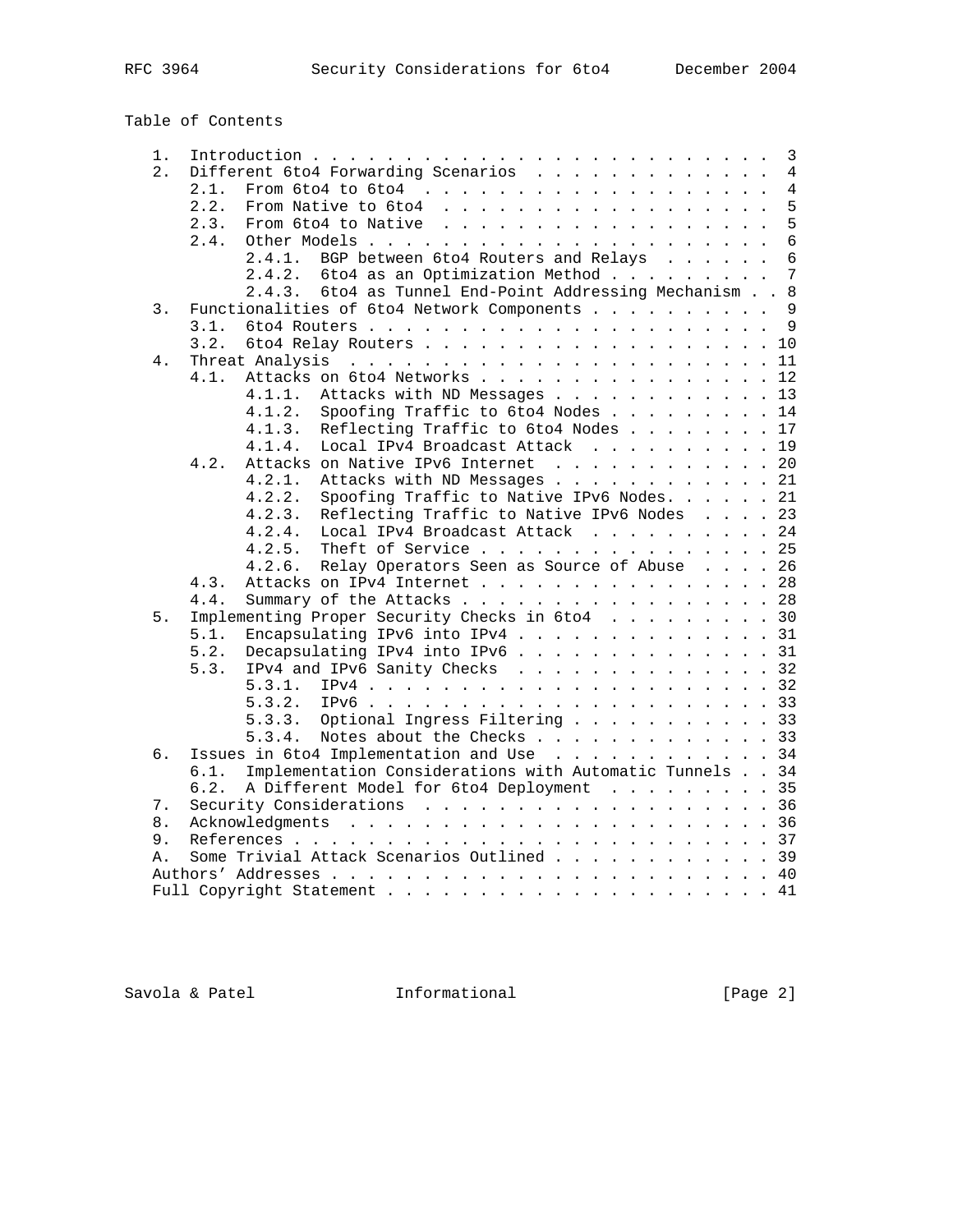## 1. Introduction

 The IPv6 interim mechanism "6to4" [1] specifies automatic IPv6-over-IPv4 tunneling to interconnect isolated IPv6 clouds by embedding the tunnel IPv4 address in the IPv6 6to4 prefix.

 Two characteristics of the 6to4 mechanism introduce most of the security considerations:

- 1. All 6to4 routers must accept and decapsulate IPv4 packets from every other 6to4 router, and from 6to4 relays.
- 2. 6to4 relay routers must accept traffic from any native IPv6 node.

 As the 6to4 router must accept traffic from any other 6to4 router or relay, a certain requirement for trust is implied, and there are no strict constraints on what the IPv6 packet may contain. Thus, addresses within the IPv4 and IPv6 headers may be spoofed, and this leads to various types of threats, including different flavors of Denial of Service attacks.

 The 6to4 specification outlined a few security considerations and rules but was ambiguous as to their exact requirement level. Moreover, the description of the considerations was rather short, and some of them have proven difficult to understand or impossible to implement.

 This document analyzes the 6to4 security issues in more detail and outlines some enhancements and caveats.

 Sections 2 and 3 are more or less introductory, rehashing how 6to4 is used today based on the 6to4 specification, so that it is easier to understand how security could be affected. Section 4 provides a threat analysis for implementations that already implement most of the security checks. Section 5 describes the optimal decapsulation/encapsulation rules for 6to4 implementations, and Section 6 provides further discussion on a few issues that have proven difficult to implement. Appendix A outlines a few possible trivial attack scenarios in which very little or no security has been implemented.

 For the sake of simplicity, in this document, the native Internet is assumed to encompass IPv6 networks formed by using other transition mechanisms (e.g., RFC 2893 [4]), as these mechanisms cannot talk directly to the 6to4 network.

Savola & Patel **Informational** [Page 3]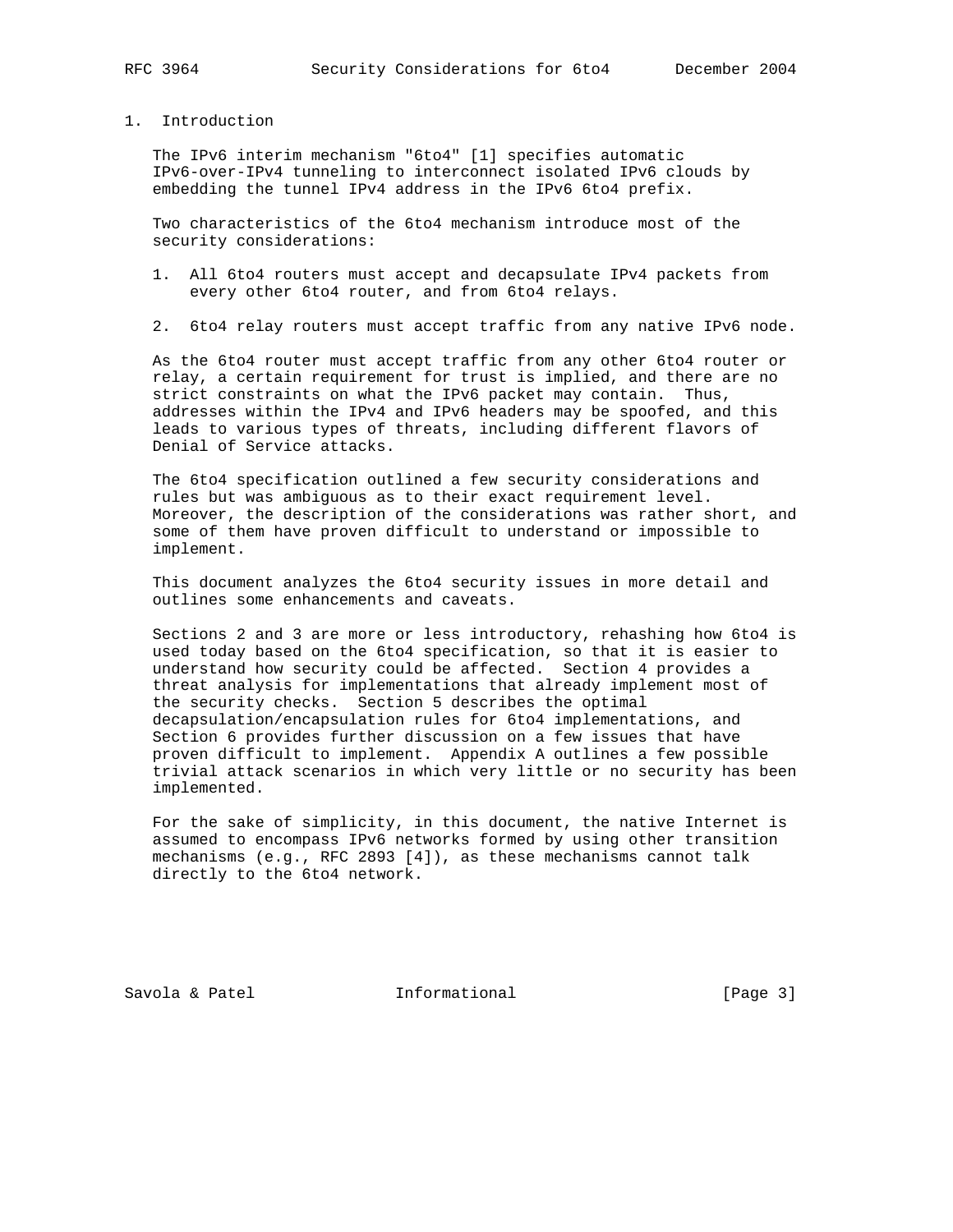The key words "MUST", "MUST NOT", "REQUIRED", "SHALL", "SHALL NOT", "SHOULD", "SHOULD NOT", "RECOMMENDED", "MAY", and "OPTIONAL" in this document are to be interpreted as described in BCP 14, RFC 2119 [2].

 Throughout this memo, IPv4 addresses from blocks 7.0.0.0/24, 8.0.0.0/24, and 9.0.0.0/24 are used for demonstrative purposes, to represent global IPv4 addresses that have no relation to each other. This approach was chosen instead of just using addresses from 192.0.2.0/24 [5] for two reasons: to use addresses whose 6to4 mapping is glaringly obvious, and to make it obvious that the IPv4 addresses of different 6to4 gateways need not have any relation to each other.

2. Different 6to4 Forwarding Scenarios

 Note that when one communicates between 6to4 and native domains, the 6to4 relays that will be used in the two directions are very likely different; routing is highly asymmetric. Because of this, it is not feasible to limit relays from which 6to4 routers may accept traffic.

 The first three subsections introduce the most common forms of 6to4 operation. Other models are presented in the fourth subsection.

2.1. From 6to4 to 6to4

 6to4 domains always exchange 6to4 traffic directly via IPv4 tunneling; the endpoint address V4ADDR is derived from 6to4 prefix 2002:V4ADDR::/48 of the destination.



## Figure 1

 It is required that every 6to4 router consider every other 6to4 router it wants to talk to be "on-link" (with IPv4 as the link-layer).

Savola & Patel **Informational** [Page 4]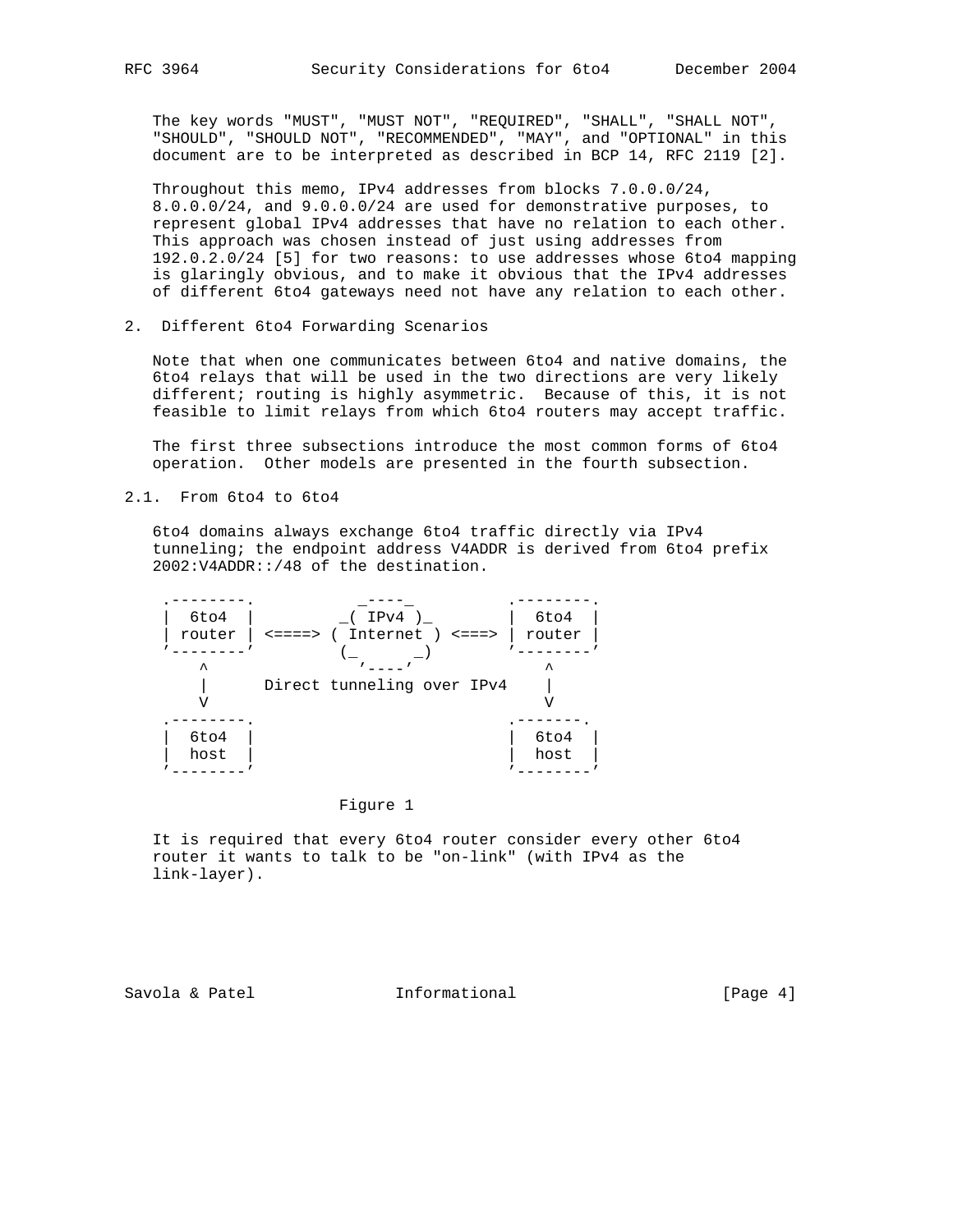# 2.2. From Native to 6to4

 When native domains send traffic to 6to4 prefix 2002:V4ADDR::/48, it will be routed to the topologically nearest advertising 6to4 relay (advertising route to 2002::/16). The 6to4 relay will tunnel the traffic over IPv4 to the corresponding IPv4 address V4ADDR.

 Note that IPv4 address 9.0.0.1 here is just an example of a global IPv4 address, and it is assigned to the 6to4 router's pseudo-interface.



# Figure 2

2.3. From 6to4 to Native

 6to4 domains send traffic to native domains by tunneling it over IPv4 to their configured 6to4 relay router, or the closest one found by using 6to4 IPv4 Anycast [3]. The relay will decapsulate the packet and forward it to native IPv6 Internet, as would any other IPv6 packet.

 Note that the destination IPv6 address in the packet is a non-6to4 address and is assumed to be 2001:db8::1 in the example.

Savola & Patel **Informational** [Page 5]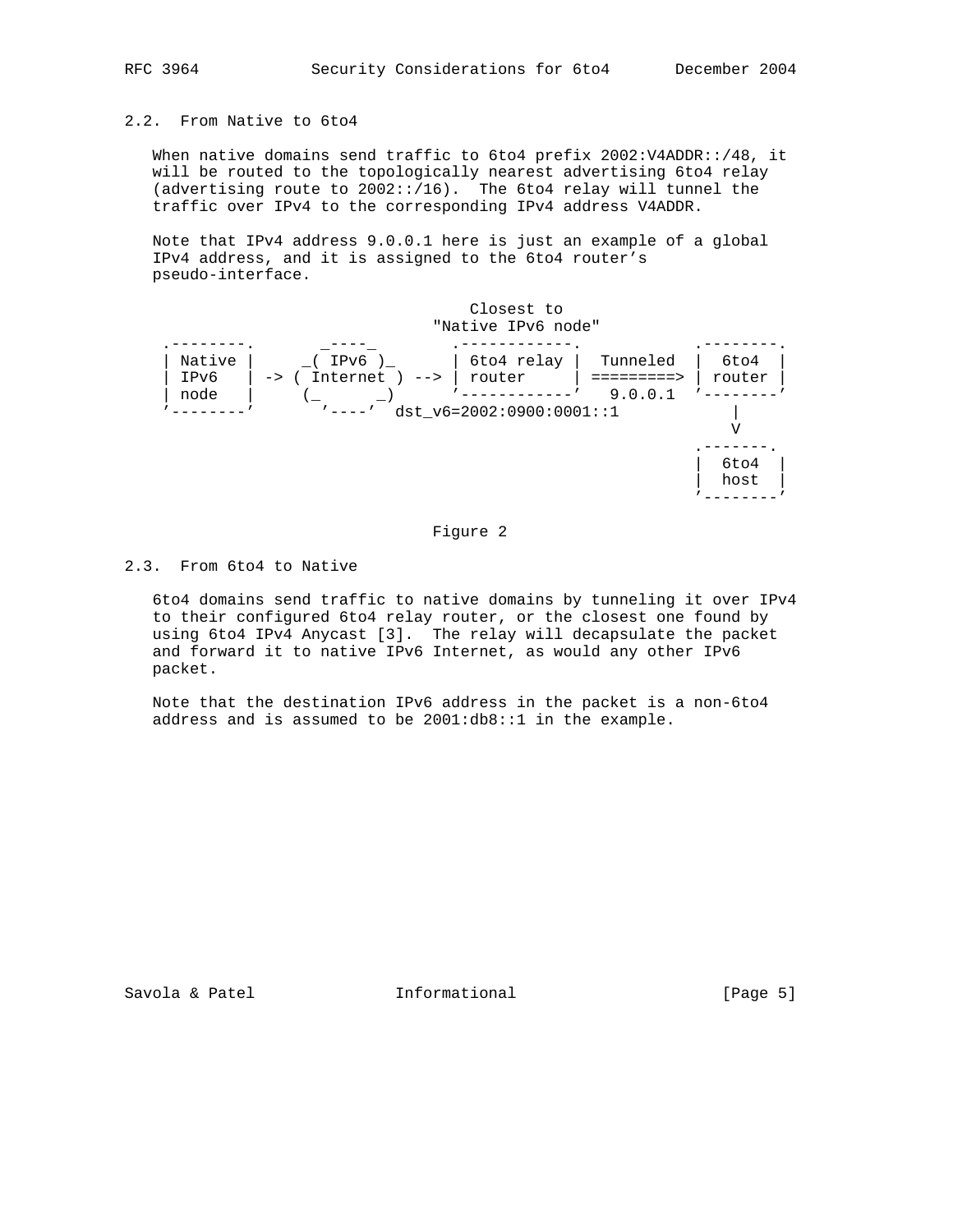

### Figure 3

## 2.4. Other Models

 These are more or less special cases of 6to4 operations. In later chapters, unless otherwise stated, only the most generally used models (above) will be considered.

2.4.1. BGP between 6to4 Routers and Relays

 Section 5.2.2.2 in [1] presents a model where, instead of static configuration, BGP [6] is used between 6to4 relay routers and 6to4 routers (for outgoing relay selection only).

 Going further than [1], if the 6to4 router established a BGP session between all the possible 6to4 relays and advertised its /48 prefix to them, the traffic from non-6to4 sites would always come from a "known" relay. Alternatively, the 6to4 relays might advertise the more specific 6to4 routes between 6to4 relays.

 Both of these approaches are obviously infeasible due to scalability issues.

 Neither of these models are known to be used at the time of writing; this is probably because parties that need 6to4 are not able to run BGP, and because setting up these sessions would be much more work for relay operators.

Savola & Patel **Informational** [Page 6]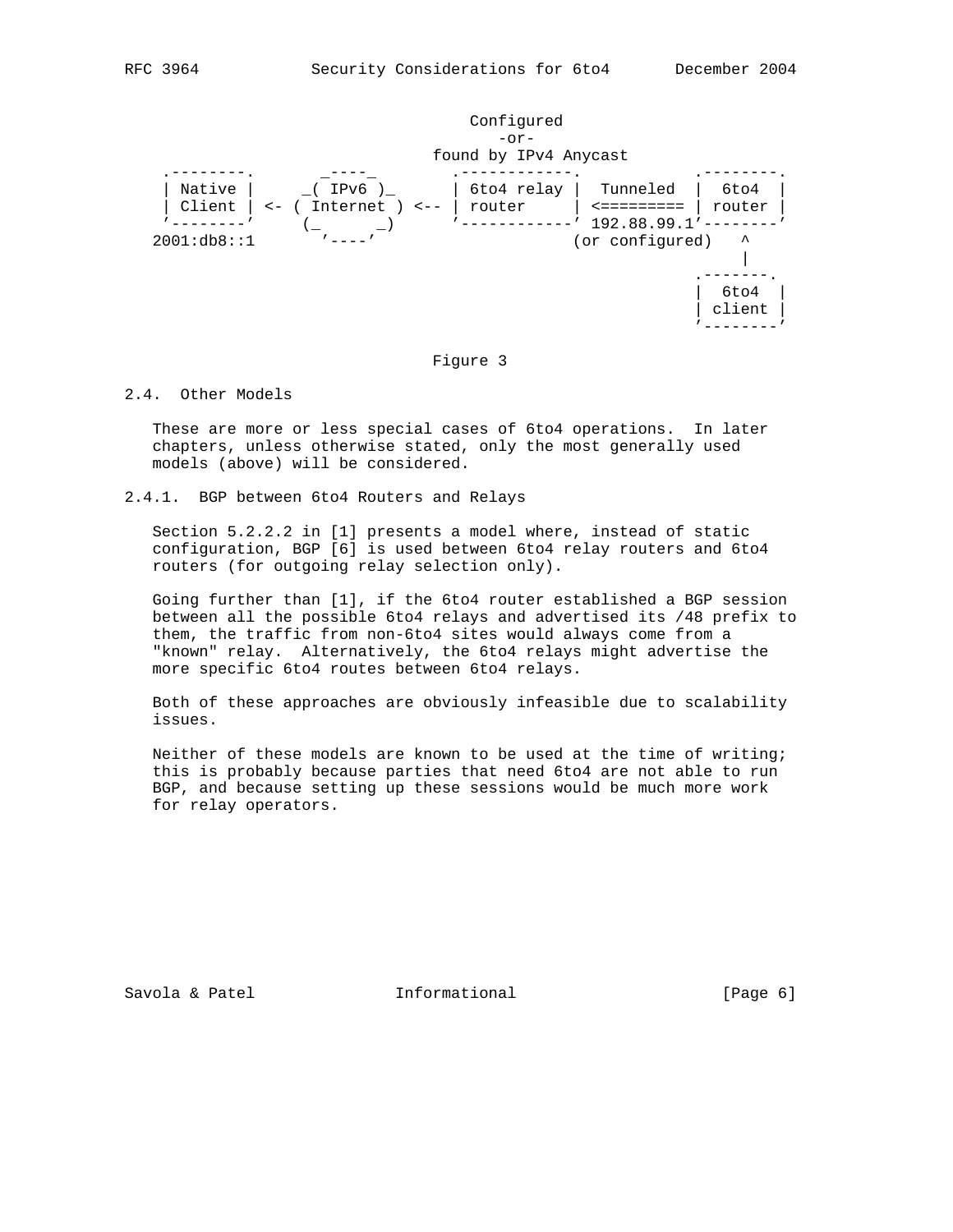# 2.4.2. 6to4 as an Optimization Method

 Some sites seem to use 6to4 as an IPv6 connectivity "optimization method"; that is, they also have non-6to4 addresses on their nodes and border routers but also employ 6to4 to reach 6to4 sites.

 This is typically done to be able to reach 6to4 destinations by direct tunneling without using relays at all.

 These sites also publish both 6to4 and non-6to4 addresses in DNS to affect inbound connections. If the source host's default address selection [7] works properly, 6to4 sources will use 6to4 addresses to reach the site and non-6to4 nodes use non-6to4 addresses. If this behavior of foreign nodes can be assumed, the security threats to such sites can be significantly simplified.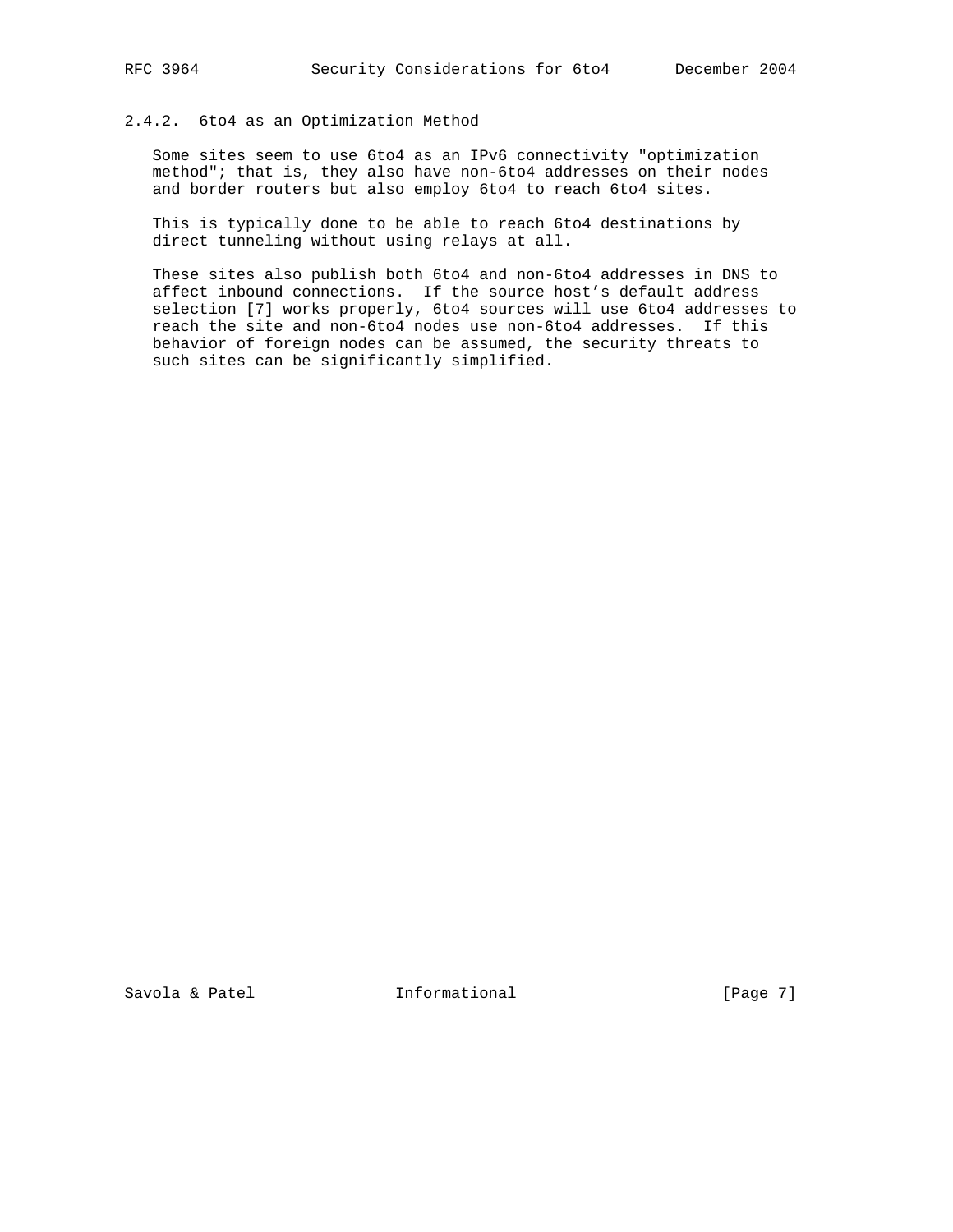# 2.4.3. 6to4 as Tunnel End-Point Addressing Mechanism

 6to4 addresses can also be used only as an IPv6-in-IPv4 tunnel endpoint addressing and routing mechanism.

 An example of this is interconnecting 10 branch offices where nodes use non-6to4 addresses. Only the offices' border routers need to be aware of 6to4, and use 6to4 addresses solely for addressing the tunnels between different branch offices. An example is provided in the figure below.



Figure 4

 In the figure, the main office sets up two routes:  $2001:db8:0:10::/60 -> 2002:0900:0001::1$  $2001:db8:0:20::/60 -> 2002:0800:0002::1$ 

Savola & Patel **Informational** [Page 8]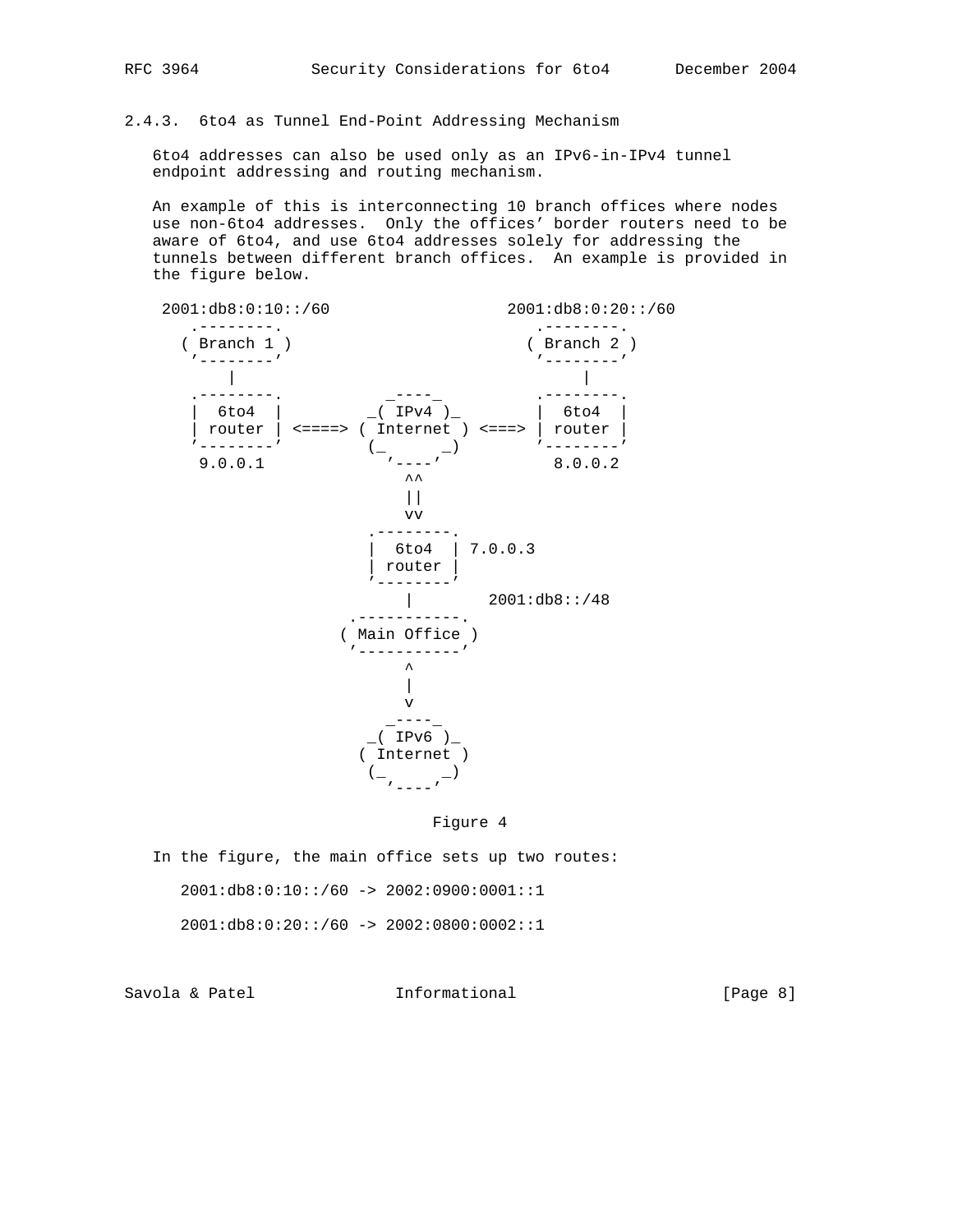And a branch office sets up two routes as well:

 $2001:db8:0:20::/60 -> 2002:0800:0002::1$ 

default -> 2002:0700:0003::1

 Thus, the IPv4 Internet is treated as an NBMA link-layer for interconnecting 6to4-enabled sites; with explicit routes, 6to4 addressing need not be used in routers other than the 6to4 edge routers. However, note that if a branch office sends a packet to any 6to4 destination, it will not go through the main office, as the 6to4 2002::/16 route overrides the default route.

 This approach may make addressing and routing slightly easier in some circumstances.

3. Functionalities of 6to4 Network Components

 This section summarizes the main functionalities of the 6to4 network components (6to4 routers, and 6to4 relays) and the security checks they must do. The pseudo-code for the security checks is provided in Section 5.

 This section summarizes the main functions of the various components of a 6to4 network: 6to4 relay routers and 6to4 routers. Refer to Section 1.1 of RFC 3056 [1] for 6to4-related definitions.

3.1. 6to4 Routers

 The 6to4 routers act as the border routers of a 6to4 domain. It does not have a native global IPv6 address except in certain special cases. Since the specification [1] uses the term "6to4 router", this memo does the same; however, note that in this definition, we also include a single host with a 6to4 pseudo-interface, which doesn't otherwise act as a router. The main functions of the 6to4 router are as follows:

- o Provide IPv6 connectivity to local clients and routers.
- o Tunnel packets sent to foreign 6to4 addresses to the destination 6to4 router using IPv4.
- o Forward packets sent to locally configured 6to4 addresses to the 6to4 network.
- o Tunnel packets sent to non-6to4 addresses to the configured/ closest-by-anycast 6to4 relay router.

Savola & Patel **Informational** (Page 9)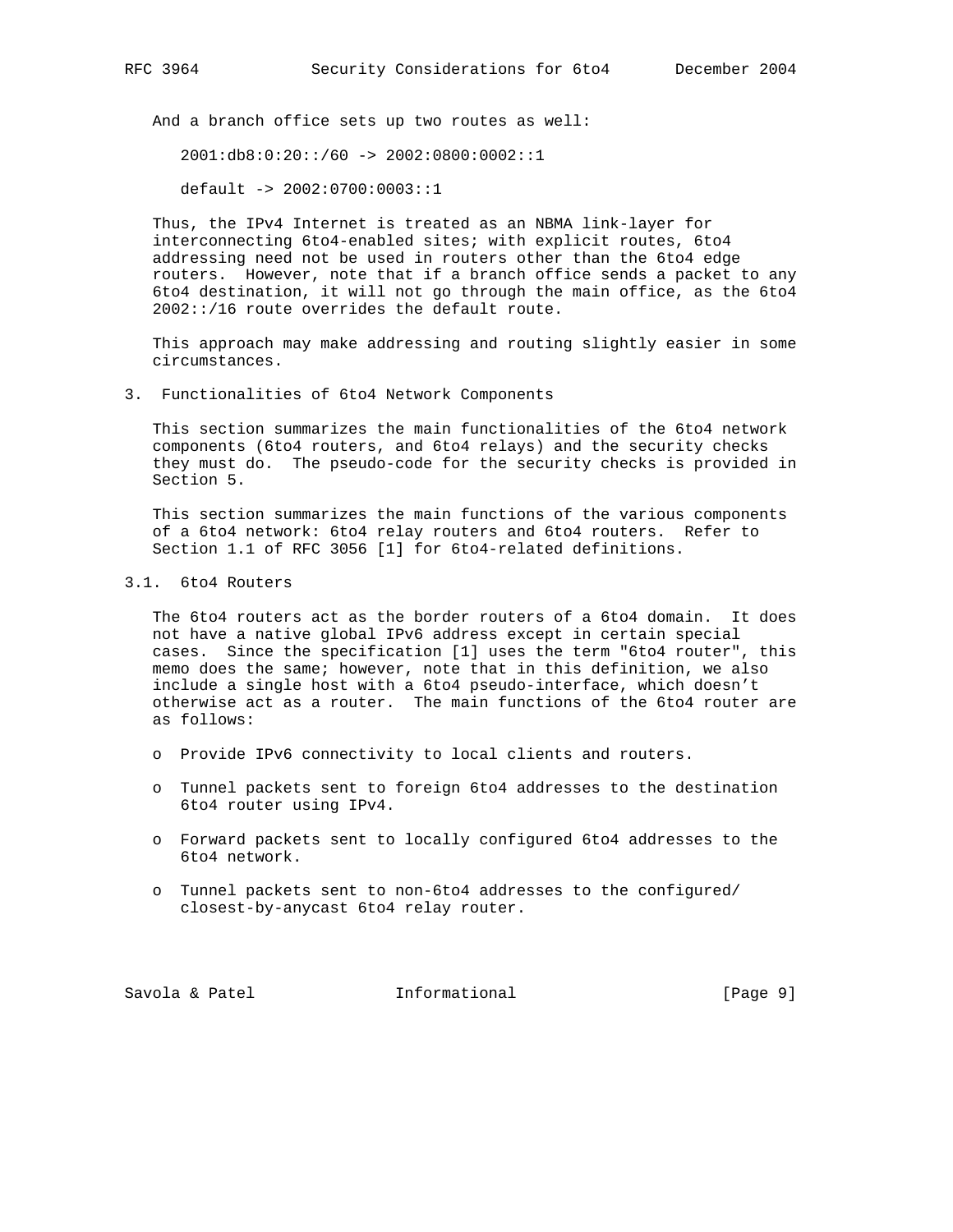- o Decapsulate directly received IPv4 packets from foreign 6to4 addresses.
- o Decapsulate IPv4 packets received via the relay closest to the native IPv6 sources. Note that it is not easily distinguishable whether the packet was received from a 6to4 relay router or from a spoofing third party.

 The 6to4 router should also perform security checks on traffic that it receives from other 6to4 relays, or 6to4 routers, or from within the 6to4 site. These checks include the following:

- o Disallow traffic that has private, broadcast or certain specific reserved IPv4 addresses (see Section 5.3.1 for details) in tunnels, or the matching 6to4 prefixes.
- o Disallow traffic from 6to4 routers in which the IPv4 tunnel source address does not match the 6to4 prefix. (Note that the pseudo-interface must pick the IPv4 address corresponding to the prefix when encapsulating, or problems may ensue, e.g., on multi-interface routers.)
- o Disallow traffic in which the destination IPv6 address is not a global address; in particular, link-local addresses, mapped addresses, and such should not be used.
- o Disallow traffic transmission to other 6to4 domains through 6to4 relay router or via some third party 6to4 router. (To avoid transmission to the relay router, the pseudo-interface prefix length must be configured correctly to /16. Further, to avoid the traffic being discarded, 6to4 source addresses must always correspond to the IPv4 address encapsulating the traffic.)
- o Discard traffic received from other 6to4 domains via a 6to4 relay router.
- o Discard traffic received for prefixes other than one's own 6to4 prefix(es).
- 3.2. 6to4 Relay Routers

 The 6to4 relay router acts as a relay between all 6to4 domains and native IPv6 networks; more specifically, it

 o advertises the reachability of the 2002::/16 prefix to native IPv6 routing, thus receiving traffic to all 6to4 addresses from the closest native IPv6 nodes,

Savola & Patel **Informational** [Page 10]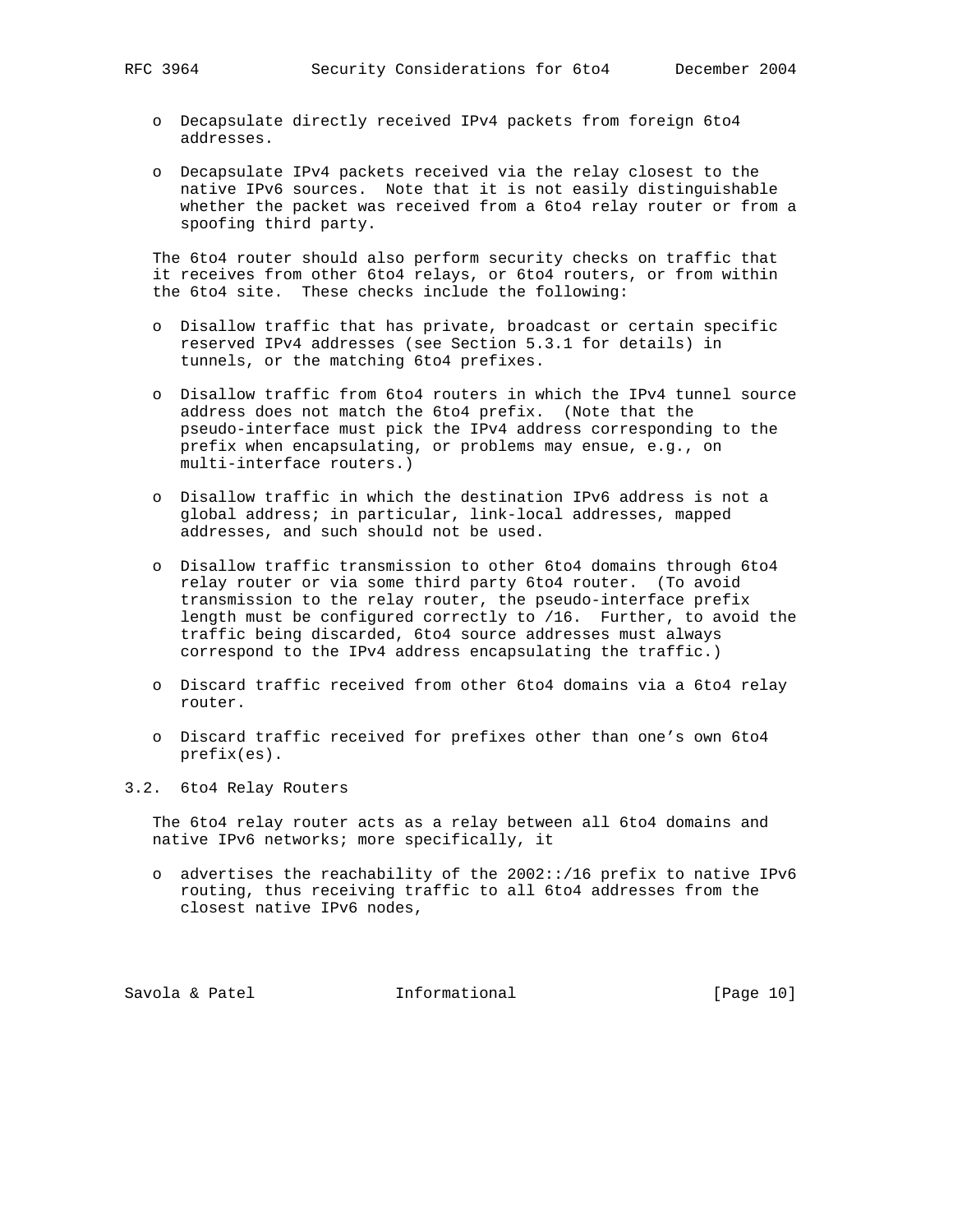- o advertises (if RFC 3068 [3] is implemented) the reachability of IPv4 "6to4 relay anycast prefix" (192.88.99.0/24) to IPv4 routing, thus receiving some tunneled traffic to native IPv6 nodes from 6to4 routers.
- o decapsulates and forwards packets received from 6to4 addresses through tunneling, by using normal IPv6 routing, and
- o tunnels packets received through normal IPv6 routing from native addresses that are destined for 2002::/16 to the corresponding 6to4 router.

 The 6to4 relay should also perform security checks on traffic that it receives from 6to4 routers, or from native IPv6 nodes. These checks are as follows:

- o Disallow traffic that has private, broadcast, or certain specific reserved IPv4 addresses in tunnels, or in the matching 6to4 prefixes.
- o Disallow traffic from 6to4 routers in which the IPv4 tunnel source address does not match the 6to4 prefix. (Note that the pseudo-interface must pick the IPv4 address corresponding to the prefix when encapsulating, or problems may ensue, e.g., on multi-interface routers.)
- o Disallow traffic in which the destination IPv6 address is not a global address; in particular, link-local addresses, mapped addresses, and such should not be used.
- o Discard traffic received from 6to4 routers with the destination as a 6to4 prefix.
- 4. Threat Analysis

 This section discusses attacks against the 6to4 network or attacks caused by the 6to4 network. The threats are discussed in light of the 6to4 deployment models defined in Section 2.

There are three general types of threats:

 1. Denial-of-Service (DoS) attacks, in which a malicious node prevents communication between the node under attack and other nodes.

Savola & Patel **Informational** [Page 11]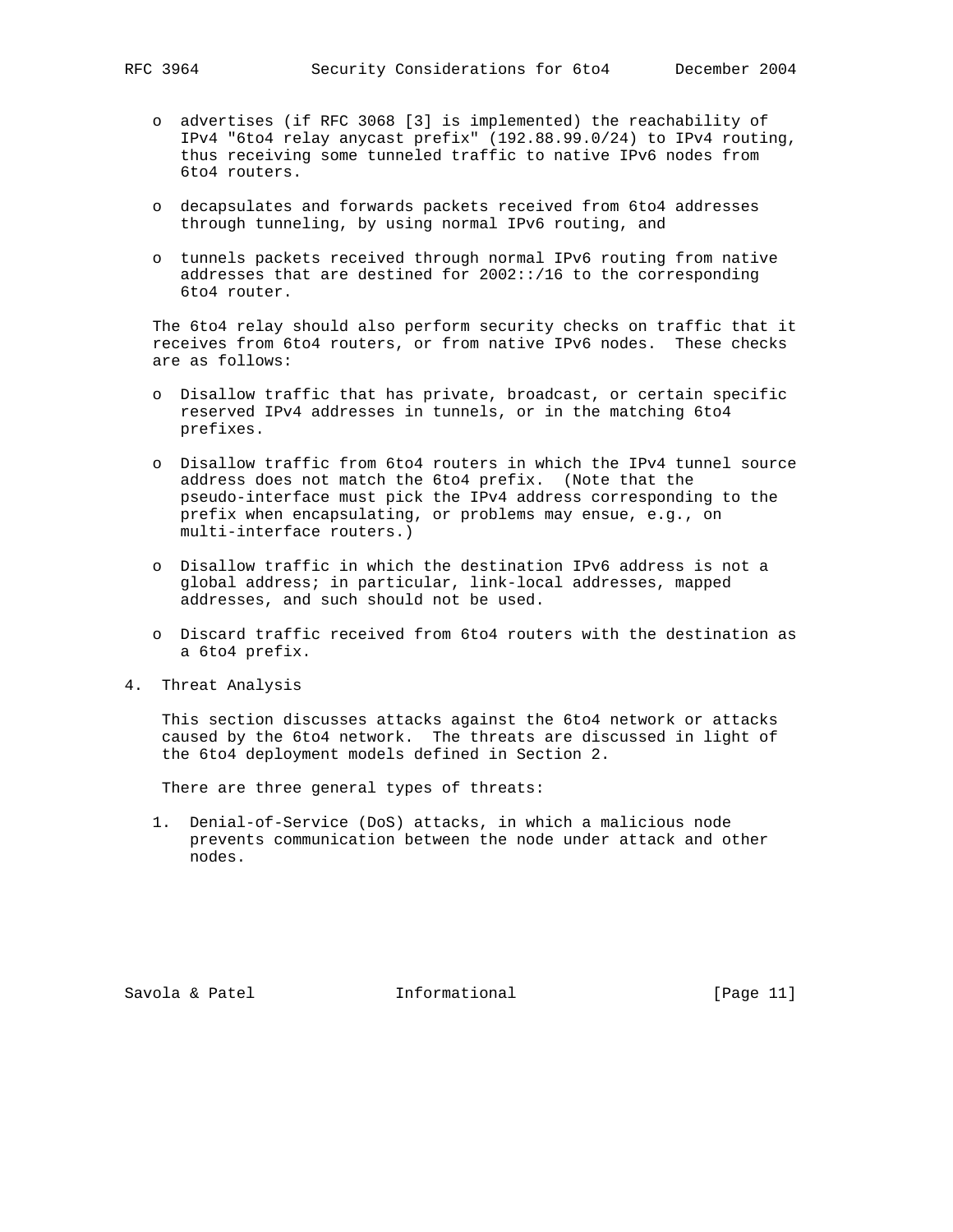- - 2. Reflection Denial-of-Service (DoS) attacks, in which a malicious node reflects the traffic off unsuspecting nodes to a particular node (node under attack) in order to prevent communication between the node under attack and other nodes.
	- 3. Service theft, in which a malicious node/site/operator may make unauthorized use of service.

 6to4 also provides a means for a "meta-threat", traffic laundering, in which some other attack is channeled through the third parties to make tracing the real origin of the attack more difficult. This is used in conjunction with other threats, whether specific to 6to4 or not.

 At this point it is important to reiterate that the attacks are possible because

- 1. 6to4 routers have to consider all 6to4 relays, and other 6to4 routers, as "on-link",
- 2. 6to4 relays have to consider all 6to4 routers as "on-link", and
- 3. it has been discovered that at least a couple of major 6to4 implementations do not implement all the security checks.

 The attacks' descriptions are classified based on the target of the attack:

- 1. Attacks on 6to4 networks.
- 2. Attacks on IPv6 networks.
- 3. Attacks on IPv4 networks.

 Note that one of the mitigation methods listed for various attacks is based on the premise that 6to4 relays could have a feature limiting traffic to/from specific 6to4 sites. At the time of this writing, this feature is speculative, and more work needs to be done to determine the logistics.

4.1. Attacks on 6to4 Networks

 This section describes attacks against 6to4 networks. Attacks that leverage 6to4 networks, but for which the ultimate victim is elsewhere (e.g., a native IPv6 user, an IPv4 user), are described later in the memo.

Savola & Patel **Informational** [Page 12]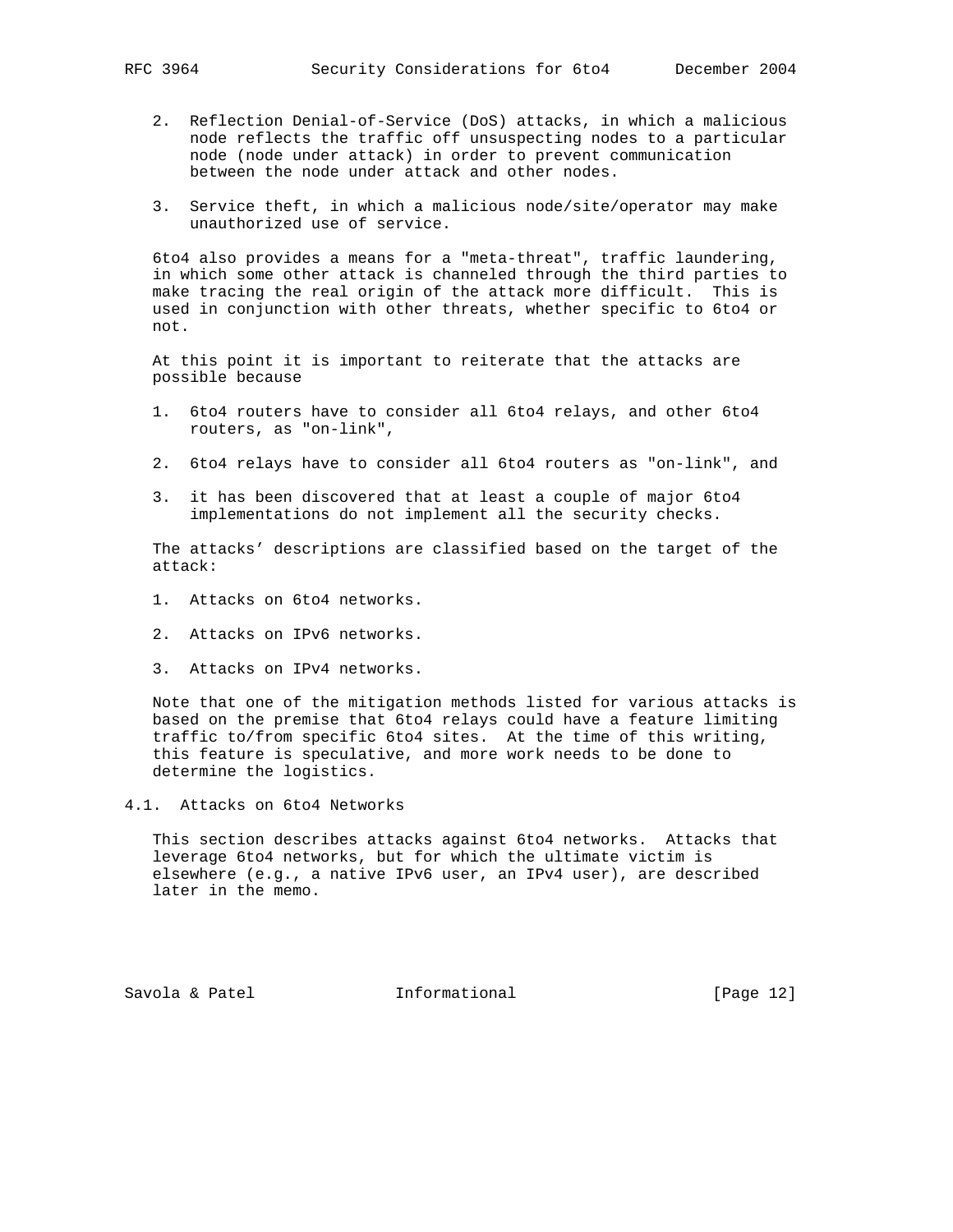6to4 relays and routers are IPv4 nodes, and there is no way for any 6to4 router to confirm the identity of the IPv4 node from which it receives traffic -- whether from a legitimate 6to4 relay or some other node. A 6to4 router has to process traffic from all IPv4 nodes. Malicious IPv4 nodes can exploit this property and attack nodes within the 6to4 network.

 It is possible to conduct a variety of attacks on the 6to4 nodes. These attacks are as follows:

- 1. Attacks with Neighbor Discovery (ND) Messages
- 2. Spoofing traffic to 6to4 nodes
- 3. Reflecting traffic from 6to4 nodes
- 4. Local IPv4 broadcast attack

#### 4.1.1. Attacks with ND Messages

## ATTACK DESCRIPTION

 Since the 6to4 router assumes that all the other 6to4 routers and 6to4 relays are "on-link", it is possible to attack the 6to4 router by using ND messages from any node in the IPv4 network, unless a prior trust relationship has been established.

 The attacks target the 6to4 pseudo-interface. As long as the 6to4 addresses are not used in the source or destination address, the security checks specified by 6to4 take no stance on these packets. Typically they use link-local addresses.

 For example, an attack could be a Route Advertisement or Neighbor Advertisement message crafted specifically to cause havoc; the addresses in such a packet could resemble to the following:

| $src\ v6 = fe80::2$ | (forged address)                |
|---------------------|---------------------------------|
| dst $v6 = fe80::1$  | (valid or invalid address)      |
| $src v4 = 8.0.0.1$  | (valid or forged address)       |
| dst $v4 = 9.0.0.2$  | (valid address, matches dst v6) |

 These attacks are exacerbated if the implementation supports more tunneling mechanisms than 6to4 (or configured tunneling) because it is impossible to disambiguate such mechanisms, making it difficult to enable strict security checks (see Section 6.1).

 The Neighbor Discovery threats (Redirect DoS, or DoS) are described in [8]. Note that all attacks may not be applicable, as the 6to4

Savola & Patel **Informational** [Page 13]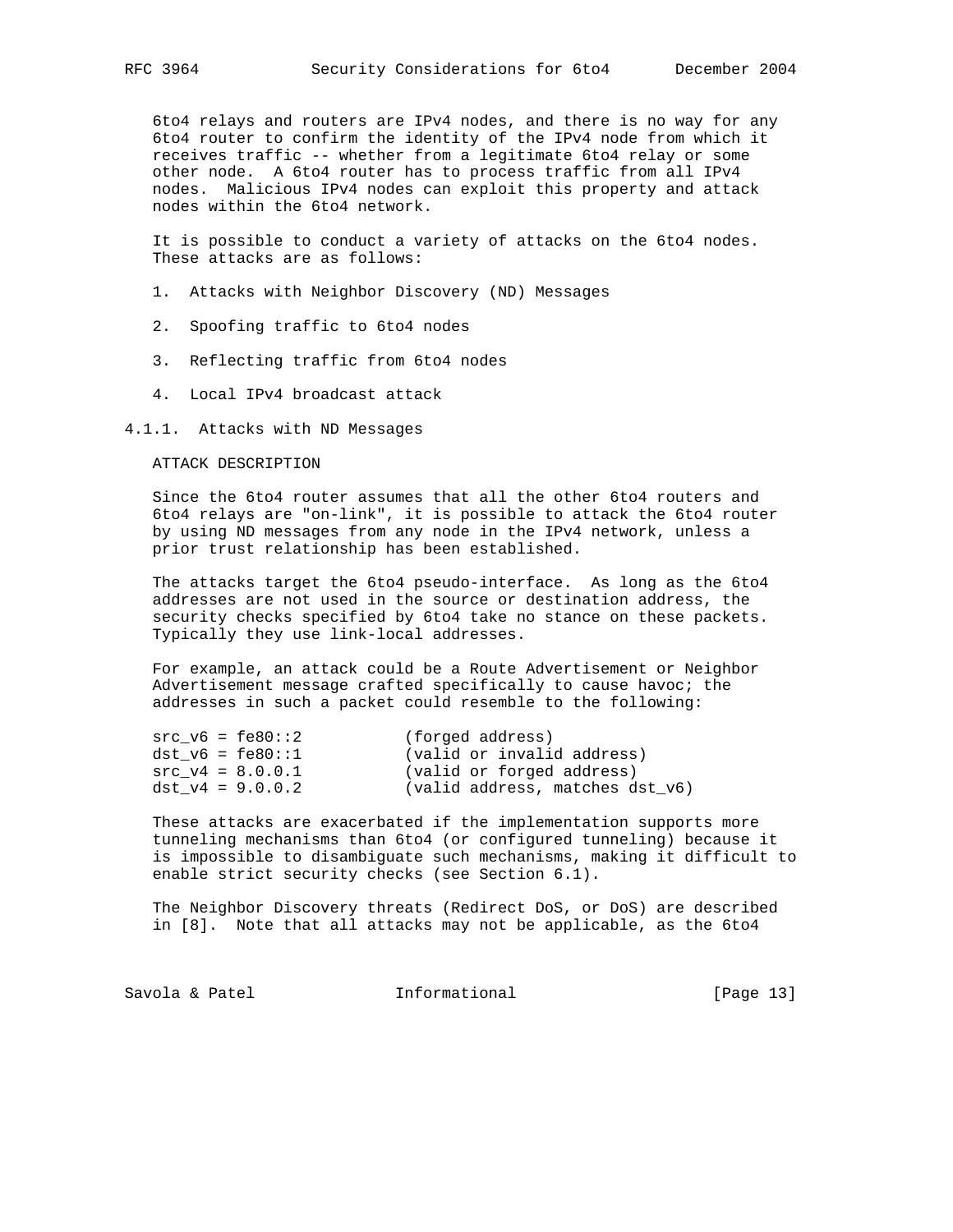pseudo-interface is assumed not to have a link-layer address (Section 3.8 RFC 2893 [4]). However, note that the 6to4 router can be either a router or host from the Neighbor Discovery perspective.

THREAT ANALYSIS AND MITIGATION METHODS

The attacks can be mitigated by using any of the following methods:

- o The usage of ND messages could be prohibited. This implies that all packets using addresses of scope link-local will be silently discarded. Section 3.1 of RFC 3056 [1] leaves scope for future uses of link-local address. This method has its pitfalls: It would prohibit any sort of ND message and thus close the doors on development and use of other ND options. Whether this is a significant problem is another thing.
- o The 6to4 pseudo-interface could be insulated from the other interfaces, particularly the other tunnel interfaces (if any), for example by using a separate neighbor cache.
- o If ND messages are needed, either IPsec [4] or an extension of SEND could be used [9] to secure packet exchange using the link-local address; vanilla SEND would not work, as the link-layer does not have an address -- and IPsec would be rather complex.

COMPARISON TO SITUATION WITHOUT 6to4

 Even though rather simply fixed, this attack is not new as such; the same is possible by using automatic tunneling [4] or configured tunneling (if one is able to spoof source IPv4 address to that of the tunnel end-point).

 However, as 6to4 provides open decapsulation, and automatic tunneling is being deprecated [10], 6to4 provides an easy means, which would not exist without it.

4.1.2. Spoofing Traffic to 6to4 Nodes

ATTACK DESCRIPTION

 The attacker - a malicious IPv4 or IPv6 node - can send packets that are difficult to trace (e.g., due to spoofing or going through a relay) to a 6to4 node. This can be used e.g., to accomplish a DoS attack.

 The IPv6 and IPv4 addresses of the packets will be similar to the following:

Savola & Patel **Informational** [Page 14]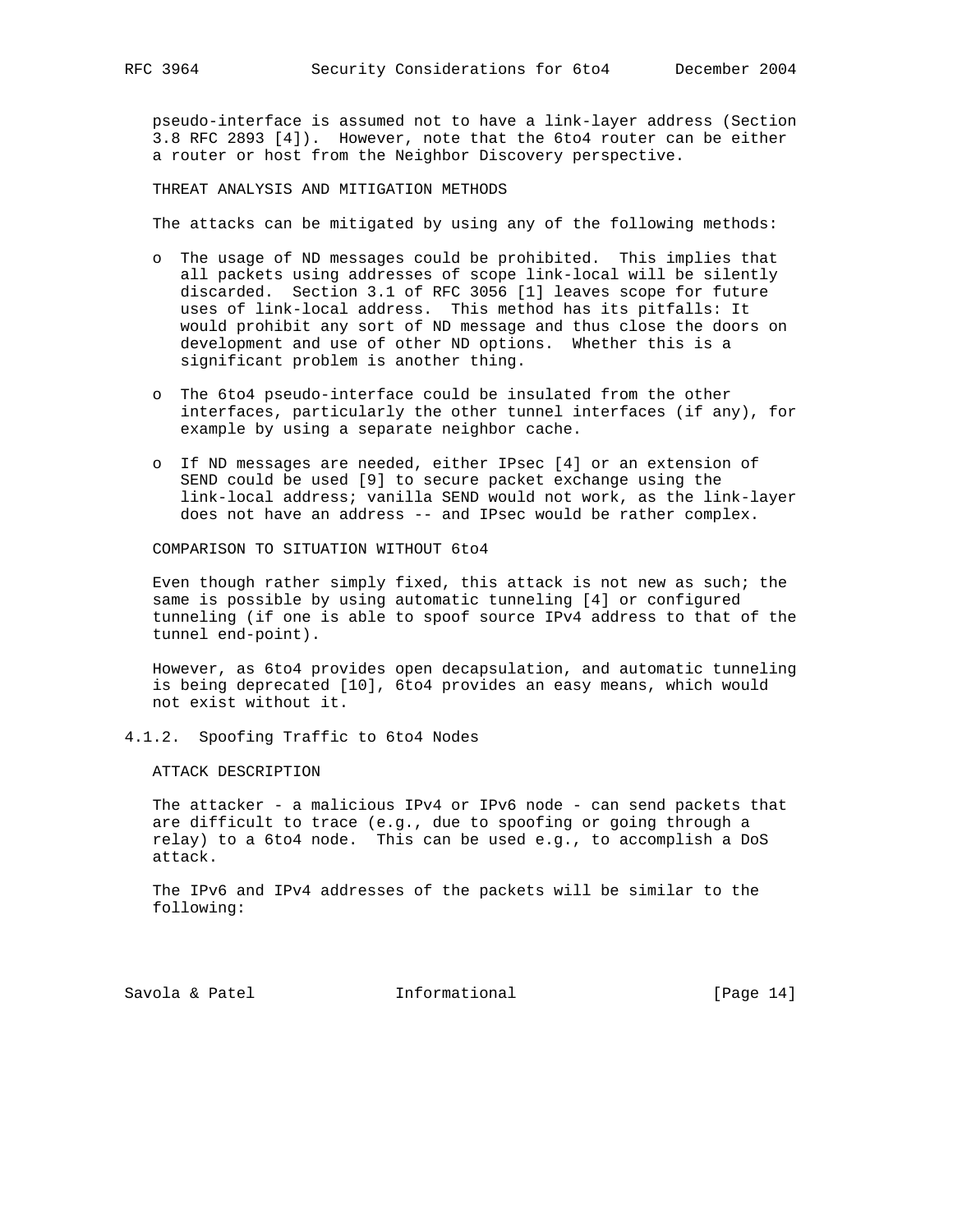$src_v6 = 2001:db8::1$  (forged address)  $dst_v6 = 2002:0900:0002::1$  (valid address) src\_v4 = 8.0.0.1 (valid or forged address) dst\_v4 = 9.0.0.2 (valid address, matches dst\_v6)

 For attacks launched from a native IPv6 node, the src\_v4 will be the address of the relay through which the traffic will reach the 6to4 node. From IPv4 nodes, src\_v4 can be either a spoofed source address or the real one.

 The 6to4 router receives these packets from 8.0.0.1, decapsulates them, discards the IPv4 header containing the source address 8.0.0.1, and processes them as normal (the attacker has guessed or obtained "dst\_v6" by using one of a number of techniques).

This is a DoS attack on 6to4 nodes.

This attack is similar to those shown in [11].

EXTENSIONS

 Replies to the traffic will be directed to the src\_v6 address, resulting in 6to4 nodes participating in a reflection DoS. This attack is described in more detail in Section 4.2.3. The replies (e.g., TCP SYN ACK, TCP RST, ICMPv6 Echo Reply, input sent to UDP echo service, ICMPv6 Destination Unreachable) are sent to the victim (src\_v6), above. All the traces from the original attacker (src\_v4) have been discarded. These return packets will go through a relay.

 Certain 6to4 networks may have a trivial ACL (Access Control List) based firewall that allows traffic to pass through if it comes from particular source(s). Such a firewalling mechanism can be bypassed by address spoofing. This attack can therefore be used for trivial ACL avoidance as well. These attacks might be hampered because the replies from the 6to4 node to the spoofed address will be lost.

THREAT ANALYSIS AND SOLUTIONS/MITIGATION METHODS

 The Denial-of-Service attack based on traffic spoofing is not new; the only twists come from the fact that traces of an attack are more easily lost, and that spoofing the IPv6 address is possible even to those who are unable to do so in their current networks. The 6to4 router typically does not log IPv4 addresses (as they would be treated as L2 addresses), and thus the source of the attack (if launched from an IPv4 node) is lost. Because traces to the src\_v4 address are easily lost, these attacks can also be launched from IPv4 nodes whose connections are ingress-filtered.

Savola & Patel **Informational** [Page 15]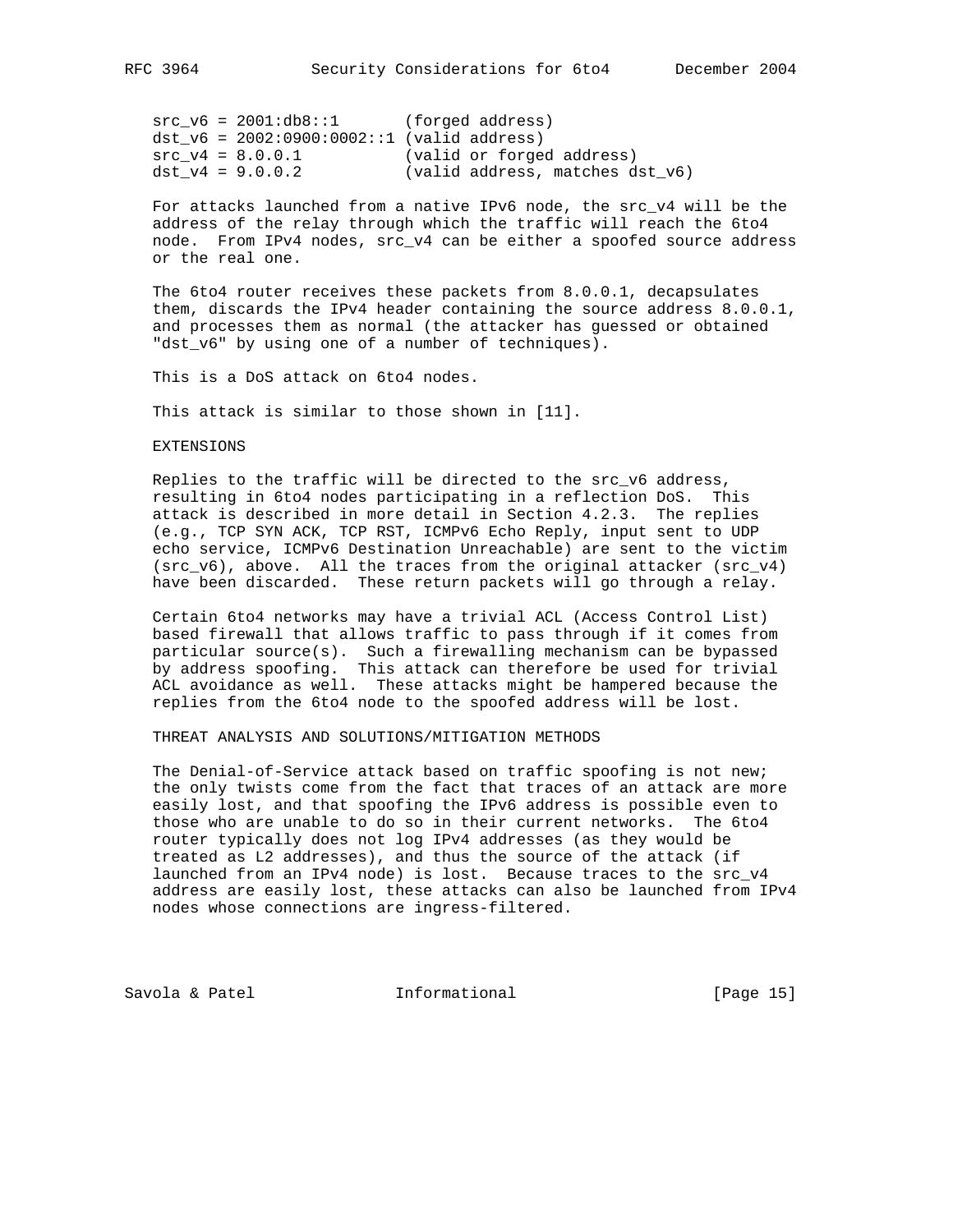However, often this is not a real factor, as usually the attackers are just zombies and real attackers may not even care whether the unspoofed source address is discovered.

 Malicious native IPv6 nodes could be caught easily if ingress filtering was enabled everywhere in the IPv6 Internet.

These attacks are easy to perform, but the extent of harm is limited:

- o For every packet sent, at most one reply packet is generated: there is no amplification factor.
- o Attack packets, if initiated from an IPv6 node, will pass through choke point(s), namely a 6to4 relay; in addition to physical limitations, these could implement some form of 6to4-site-specific traffic limiting.
- On the other hand, a variety of factors can make the attacks serious:
- o The attacker may have the ability to choose the relay, and he might employ the ones best suited for the attacks. Also, many relays use 192.88.99.1 [3] as the source address, making tracing even more difficult (also see Section 4.2.6).
- o The relay's IPv4 address may be used as a source address for these attacks, potentially causing a lot of complaints or other actions, as the relay might seem to be the source of the attack (see Section 4.2.6 for more).

Some of the mitigation methods for such attacks are as follows:

- 1. Ingress filtering in the native IPv6 networks to prevent packets with spoofed IPv6 sources from being transmitted. This would, thus, make it easy to identify the source of the attack. Unfortunately, it would depend on significant (or even complete) ingress filtering everywhere in other networks; while this is highly desirable, it may not be feasible.
- 2. Security checks in the 6to4 relay. The 6to4 relay must drop traffic (from the IPv6 Internet) that has 6to4 addresses as source address; see Section 5 for more detail. This has very little cost.

 However, these mitigation methods do not address the case of an IPv4 node sending encapsulated IPv6 packets.

 No simple way to prevent such attacks exists, and longer-term solutions, such as ingress filtering [12] or itrace [13], would have

Savola & Patel **Informational** [Page 16]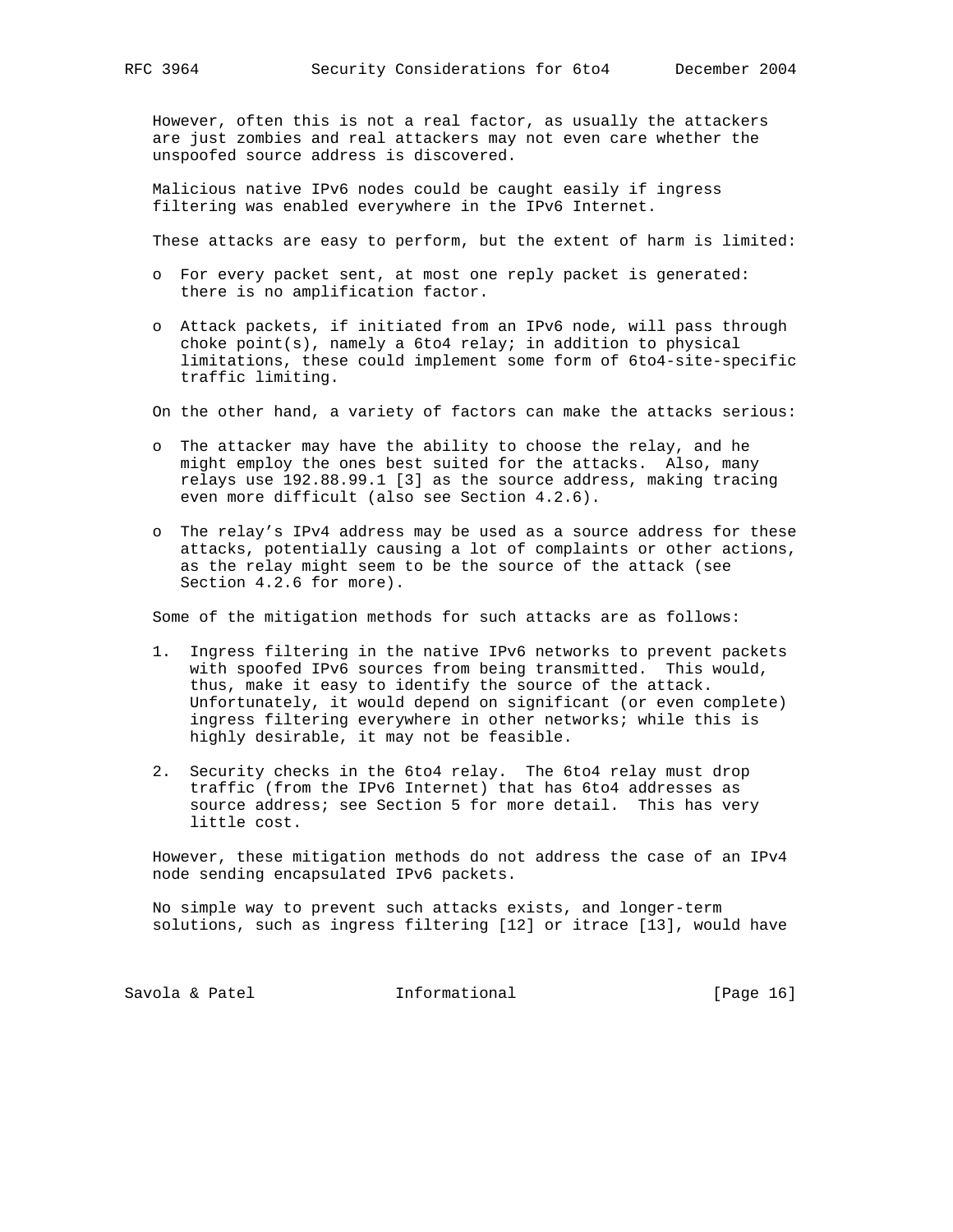to be deployed in both IPv6 and IPv4 networks to help identify the source of the attacks. A total penetration is likely impossible. (Note that itrace work has been discontinued, as of this writing in July 2004.)

COMPARISON TO SITUATION WITHOUT 6to4

 Traffic spoofing is not a new phenomenon in IPv4 or IPv6. 6to4 just makes it easier: Anyone can, regardless of ingress filtering, spoof a native IPv6 address to a 6to4 node, even if "maximal security" would be implemented and deployed. Losing trails is also easier.

 Therefore, depending on how much one assumes ingress filtering is deployed for IPv4 and IPv6, this could be considered either a very serious issue or close to irrelevant compared to the IP spoofing capabilities without 6to4.

## 4.1.3. Reflecting Traffic to 6to4 Nodes

ATTACK DESCRIPTION

 Spoofed traffic (as described in Section 4.2.2) may be sent to native IPv6 nodes to perform a reflection attack against 6to4 nodes.

 The spoofed traffic is sent to a native IPv6 node, either from an IPv4 node (through a 6to4 relay) or from a native IPv6 node (unless ingress filtering has been deployed). With the former, the sent packets would resemble the following:

 $src_y6 = 2002:1234:1234:1$  (forged address of the target 6to4 node) dst  $v6 = 2002:0900:0002::1$  (valid address) src\_v4 = 8.0.0.1 (valid or invalid address) dst\_v4 = 9.0.0.2 (valid address, matches dst\_v6)

 Note that an attack through the relay is prevented if the relay implements proper decapsulation security checks (see Section 5 for details) unless the IPv4 node can spoof the source address to match src\_v6. Similarly, the attack from native IPv6 nodes could be prevented by global ingress filtering deployment.

These attacks can be initiated by native IPv6, IPv4, or 6to4 nodes.

### EXTENSIONS

 A distributed Reflection DoS can be performed if a large number of nodes are involved in sending spoofed traffic with the same src\_v6.

Savola & Patel **Informational** [Page 17]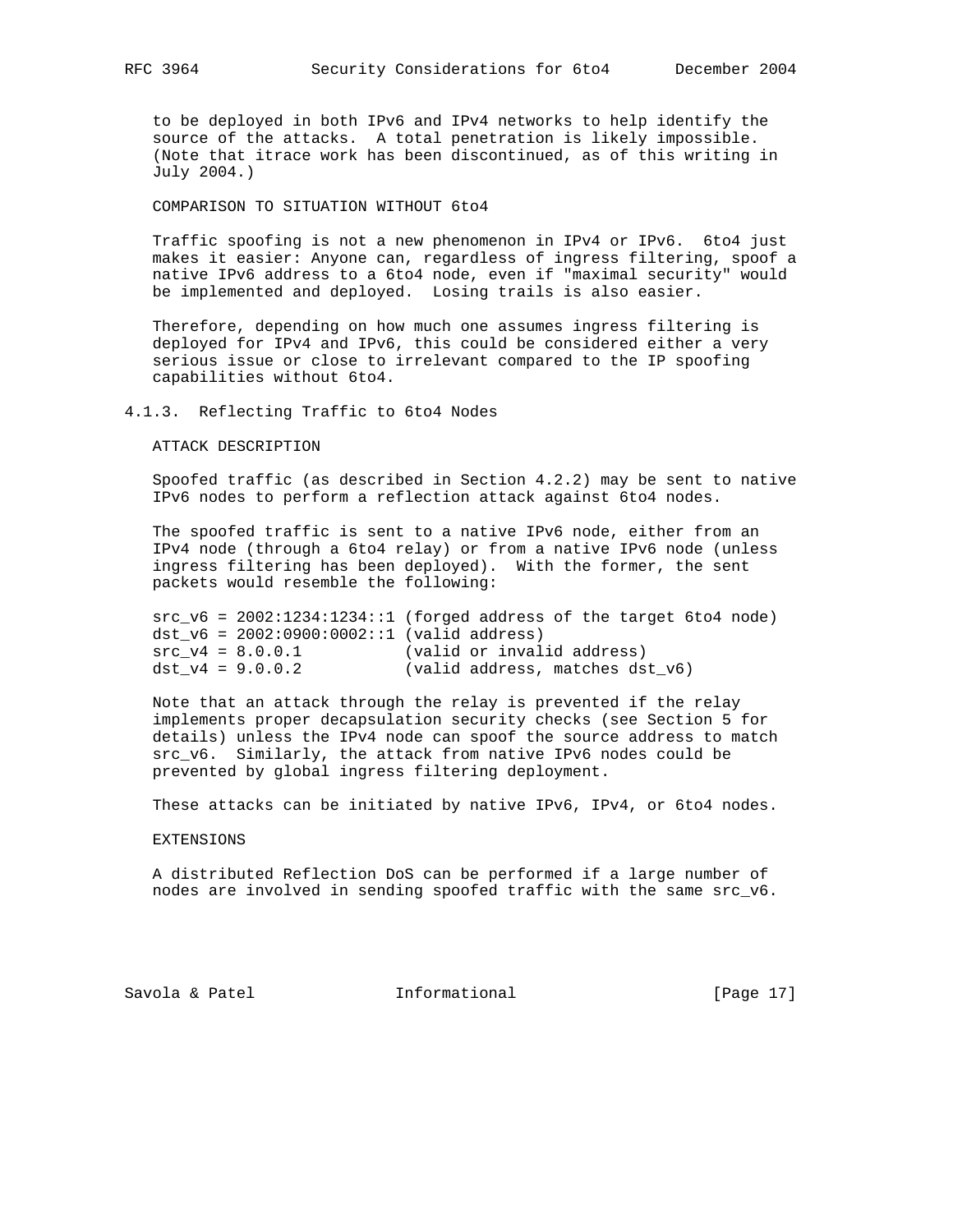Malicious 6to4 nodes can also (try to) initiate this attack by bouncing traffic off 6to4 nodes in other 6to4 sites. However, this attack may not be possible, as the 6to4 router (in the site from which the attack is launched) will filter packets with forged source addresses (with security checks mentioned in Section 5).

THREAT ANALYSIS AND SOLUTIONS/MITIGATION METHODS

 In this case, the reverse traffic comprises replies to the messages received by the 6to4 nodes. The attacker has less control on the packet type, and this would inhibit certain types of attacks. For example, flooding a 6to4 node with TCP SYN packets will not be possible (but e.g., a SYN-ACK or RST would be).

These attacks may be mitigated in various ways:

 o Implementation of ingress filtering by the IPv4 service providers. This would prevent forging of the src\_v4 address and help in closing down on the culprit IPv4 nodes. Note that it will be difficult to shut down the attack if a large number of IPv4 nodes are involved.

 These attacks may be also be stopped at the 6to4 sites if the culprit src\_v4 address is identified, and if it is constant, by filtering traffic from this address. Note that it would be difficult to implement this method if appropriate logging were not done by the 6to4 router or if a large number of 6to4 nodes, and/or a large number of IPv4 nodes were participating in the attack.

 Unfortunately, because many IPv4 service providers don't implement ingress filtering, for whatever reasons, this may not be a satisfactory solution.

- o Implementation of ingress filtering by all IPv6 service providers would eliminate this attack, because src\_v6 could not be spoofed as a 6to4 address. However, expecting this to happen may not be practical.
- o Proper implementation of security checks (see Section 5) both at the 6to4 relays and routers would eliminate an attack launched from an IPv4 node, except when the IPv4 source address was also spoofed -- but then the attacker would have been able to attack the ultimate destination directly.
- o Rate limiting traffic at the 6to4 relays. In a scenario where most of the traffic is passing through few 6to4 relays, these relays can implement traffic rate-limiting features and rate-limit the traffic from 6to4 sites.

Savola & Patel **Informational** [Page 18]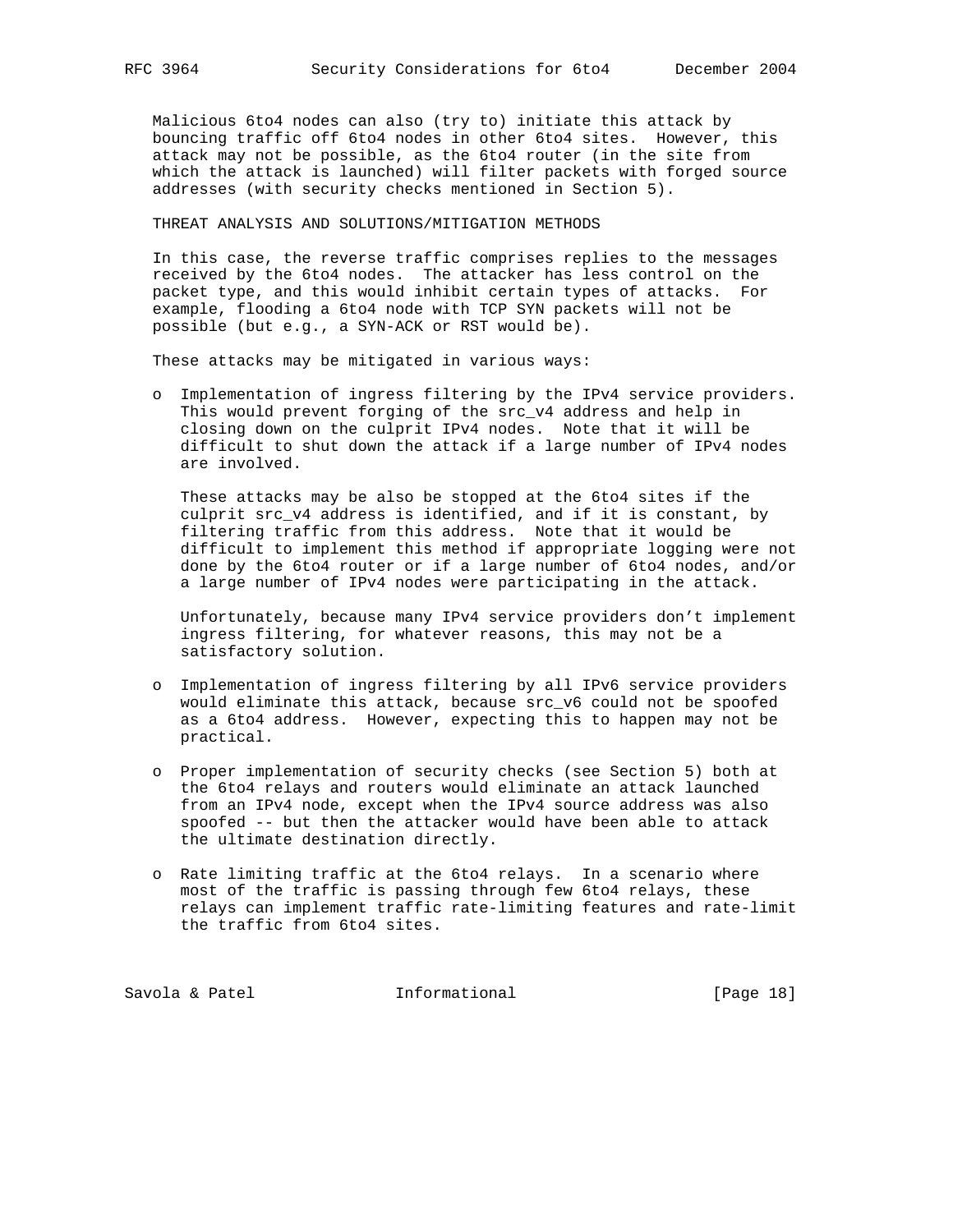COMPARISON TO SITUATION WITHOUT 6to4

 This particular attack can be mitigated by proper implementation of security checks (which is quite straightforward) and ingress filtering; when ingress filtering is not implemented, it is typically easier to attack directly than through reflection -- unless "traffic laundering" is an explicit goal of the attack. Therefore, this attack does not seem very serious.

## 4.1.4. Local IPv4 Broadcast Attack

ATTACK DESCRIPTION

 This threat is applicable if the 6to4 router does not check whether the IPv4 address to which it tries to send encapsulated IPv6 packets is a local broadcast address or a multicast address.

 This threat is described in the specification [1], and implementing the checks eliminates this threat. However, as checks have not been widely implemented, the threat is included here for completeness.

 There practically two kinds of attacks: when a local 6to4 user tries to send packets to the address corresponding to the broadcast address, and when someone is able to do so remotely.

 In the first option, assume that 9.0.0.255 is the 6to4 router's broadcast address. After receiving the packet with a destination address like "2002:0900:00ff::bbbb" from a local 6to4 node, if the router doesn't check the destination address for subnet broadcast, it would send the encapsulated protocol-41 packet to 9.0.0.255. This would be received by all nodes in the subnet, and the responses would be directed to the 6to4 router.

 Malicious sites may also embed forged 6to4 addresses in the DNS, use of which by a 6to4 node would result in a local broadcast by the 6to4 router. One way to perform this attack would be to send an HTML mail containing a link to an invalid URL (for example, http://[2002:0900:00ff::bbbb]/index.html) to all users in a 6to4 technology based network. Opening of the mail simultaneously would result in a broadcast storm.

 The second kind of attack is more complex: The attack can be initiated by IPv4 nodes not belonging to the local network as long as they can send traffic with invalid (for example 2002:0900:00ff::bbbb) source address. The 6to4 router has to respond to the traffic by sending ICMPv6 packets back to the source, (e.g., Hop Limit Exceeded or Destination Unreachable). The packet would be as follows:

Savola & Patel **Informational** [Page 19]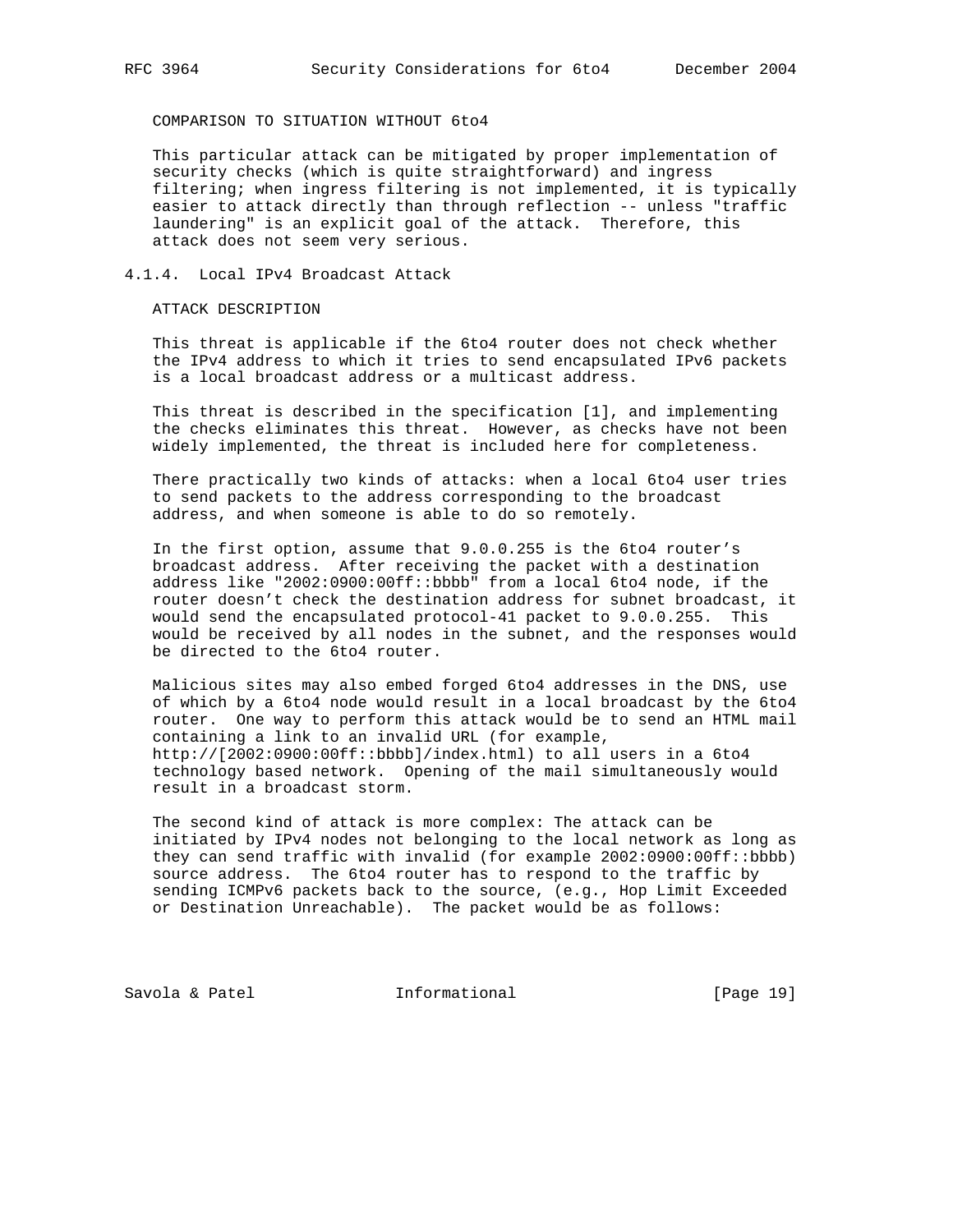src\_v6 = 2002:0800:00ff::bbbb (broadcast address of the router) dst\_v6 = 2002:0800:0001::0001 (valid non-existent address)

This is a DoS attack.

#### EXTENSIONS

 The attacks could also be directed at non-local broadcast addresses, but these would be so-called "IPv4 directed broadcasts", which have (luckily enough) already been extensively blocked in the Internet.

THREAT ANALYSIS AND SOLUTIONS/MITIGATION METHODS

 The attack is based on the premise that the 6to4 router has to send a packet that embeds an invalid IPv4 address to an IPv6 address. Such an attack is easily thwarted by ensuring that the 6to4 router does not transmit packets to invalid IPv4 addresses. Specifically, traffic should not be sent to broadcast or multicast IPv4 addresses.

COMPARISON TO SITUATION WITHOUT 6to4

 The first threat is similar to what is already possible with IPv4, but IPv6 does not have broadcast addresses.

 The second, a more complex threat, is, similarly, also available in IPv4.

 In consequence, the security does not seem to be significantly worse than with IPv4, and even that is restricted to the site(s) with 6to4 implementations that haven't been secured as described in Section 5.

#### 4.2. Attacks on Native IPv6 Internet

 This section describes attacks against native IPv6 Internet that somehow leverage 6to4 architecture. Attacks against 6to4 nodes were described in the previous section.

 6to4 and IPv4 nodes can access native IPv6 nodes through the 6to4 relay routers. Thus, the 6to4 relays play a crucial role in any attack on native IPv6 nodes by IPv4 nodes or 6to4 nodes.

 6to4 relays have only one significant security check they must perform for general safety: When decapsulating IPv4 packets, they check that 2002:V4ADDR::/48 and V4ADDR match in the source address. If this is not done, several threats become more serious; in the following analysis, it is assumed that such checks are implemented.

Savola & Patel **Informational** [Page 20]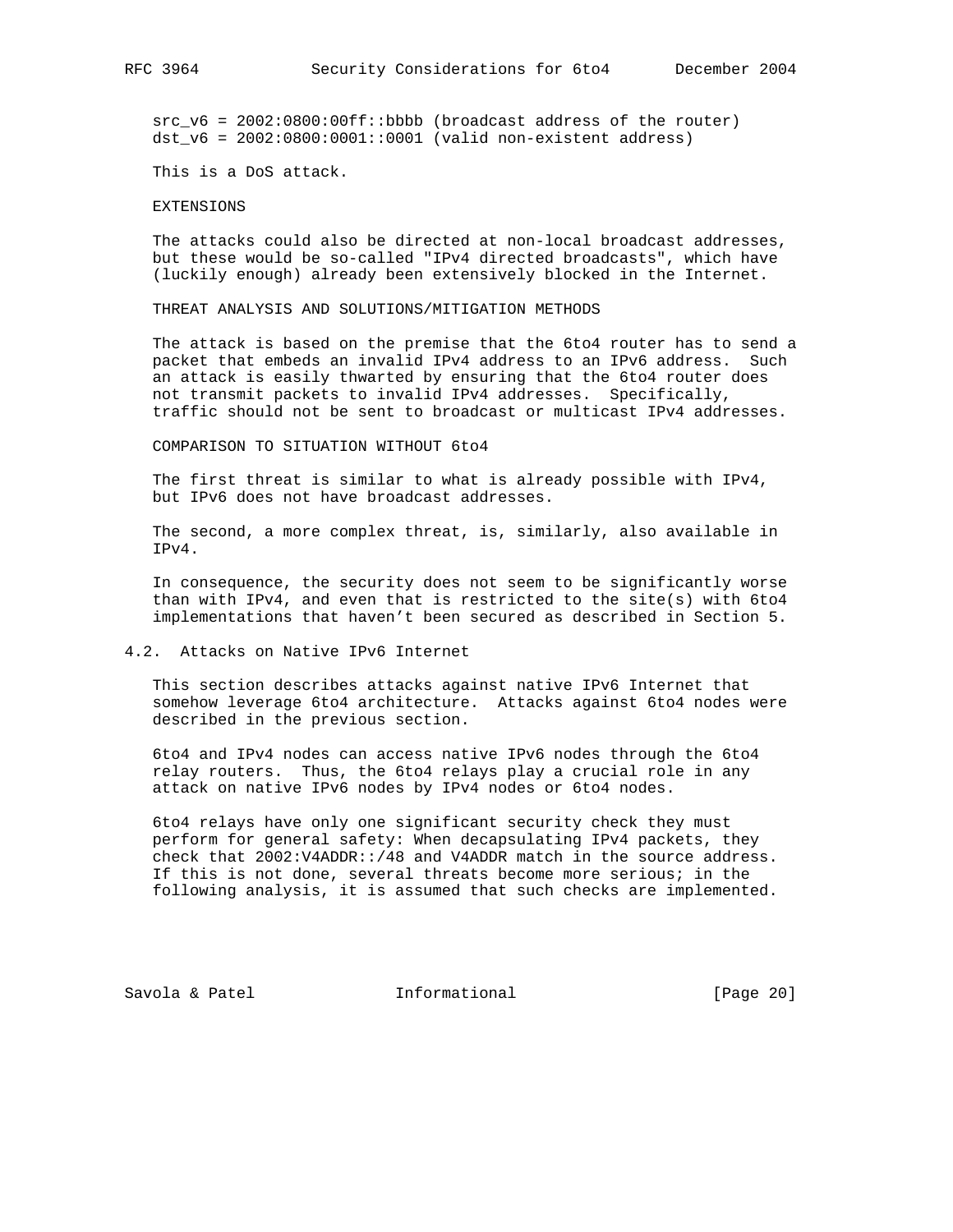6to4 relay should not relay packets between 6to4 addresses. In particular, packets decapsulated from 6to4 routers should not be encapsulated toward 6to4 routers, as described in Section 5. Similarly, packets with 6to4 source and destination addresses sent from IPv6 nodes should not be relayed. It is not clear whether this kind of check is typically implemented. The attacks described below assume that such checks are not implemented.

## 4.2.1. Attacks with ND Messages

 These attacks are the same as those employed against 6to4 routers, as described in Section 4.1.1.

4.2.2. Spoofing Traffic to Native IPv6 Node

ATTACK DESCRIPTION

 The attacker - a malicious IPv4 or 6to4 node - can send packets with a spoofed (or not spoofed) 6to4 source address to a native IPv6 node to accomplish a DoS attack.

 The threat is similar to that involving 6to4 routers, as described in Section 4.1.2.

 The difference here is that the attack is initiated by IPv4 or 6to4 nodes. The source IPv6 address may or may not be spoofed. Note that, as mentioned above, the relay is assumed to correlate the source IPv4 address with the address embedded in the source IPv6 address during decapsulation. A side effect is that all spoofed traffic will have a 6to4 source address.

## EXTENSIONS

 Spoofed traffic may also be sent to native IPv6 nodes either by other native IPv6 nodes, by 6to4 nodes, or by malicious IPv4 nodes to conduct Reflection DoS on either native IPv6 nodes or 6to4 nodes.

 Certain native IPv6 networks may have a trivial ACL (Access Control List) based firewall that allows traffic to pass through if it comes from particular source(s). Such a firewalling mechanism can be bypassed by address spoofing. This attack can therefore be used for trivial ACL avoidance as well. These attacks might be hampered by lost replies from the 6to4 node to the spoofed address.

Savola & Patel **Informational** [Page 21]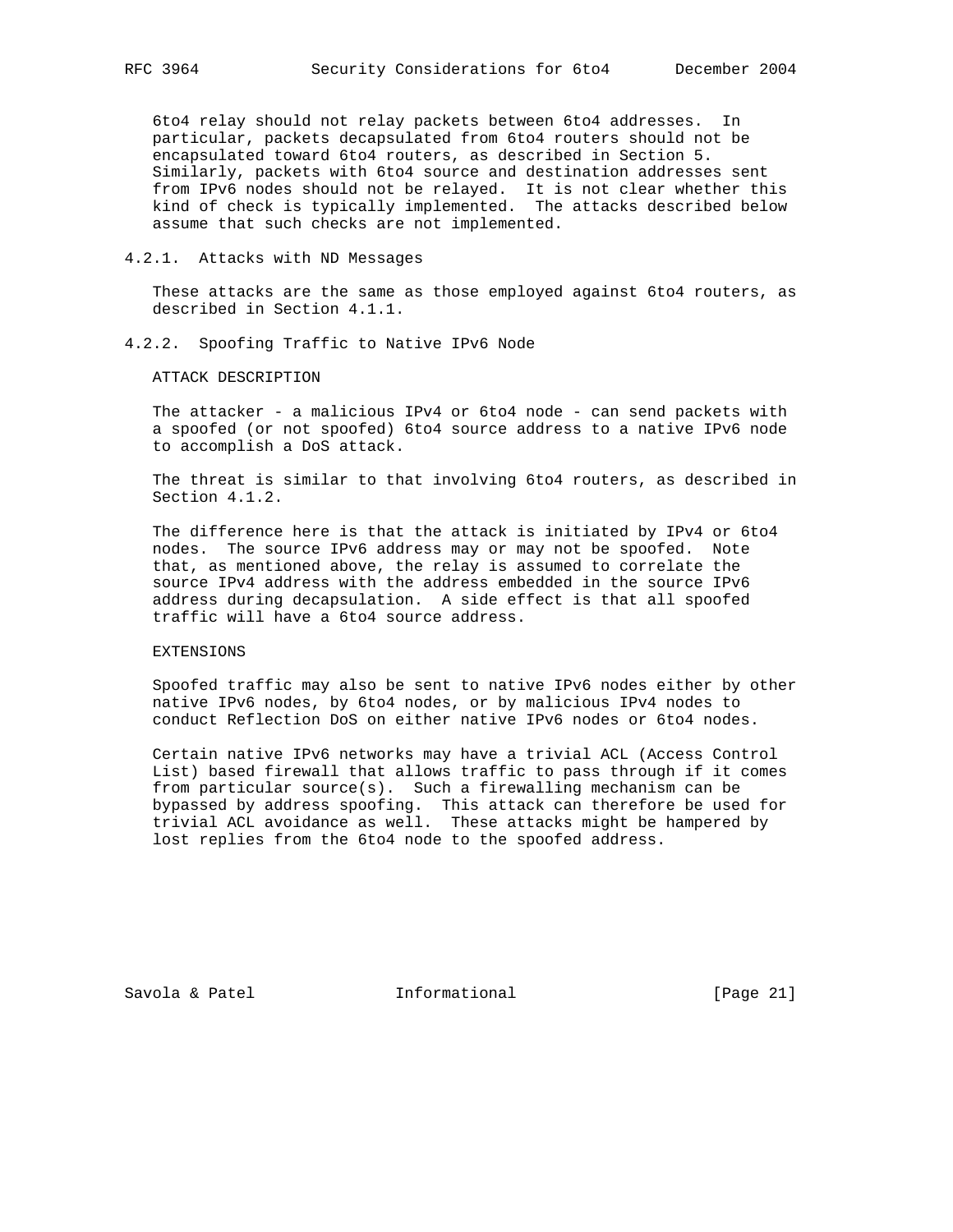# THREAT ANALYSIS AND SOLUTIONS/MITIGATION METHODS

 The Denial-of-Service attack based on traffic spoofing is not new; the only twist is that traces of an attack are more easily lost. The 6to4 relay typically does not log IPv4 addresses (as they would be treated as L2 addresses), and thus the source of the attack (if launched from an IPv4 node) is lost. Because traces to the src\_v4 address are easily lost, these attacks can also be launched from IPv4 nodes whose connections are ingress-filtered.

 These attacks might not be easy to perform and might be hampered because of the following:

- o It might be difficult to launch such attacks from 6to4 nodes because even if the 6to4 routers allow spoofing of the source IPv6 address, the 6to4 relay would check whether the source V4ADDR is the same as the one embedded in the source IPv6 address. Thus, 6to4 nodes will be forced to use the correct IPv6 prefix while launching an attack, making it easy to close such attacks.
- o Packets may pass through choke point(s), namely a 6to4 relay. In addition to physical limitations, there could be some sort of traffic rate limiting mechanisms that may be implemented, and these could tone down the attack.
- o For every packet sent, at most one reply packet is generated: There is no amplification factor.

Some of the mitigation methods for such attacks are as follows:

- 1. Ingress filtering in the IPv4 Internet to prevent packets with a spoofed IPv4 source from being transmitted. As the relay checks that the 6to4 address embeds the IPv4 address, no spoofing can be achieved unless IPv4 addresses can be spoofed. However, this would probably be an unfeasible requirement.
- 2. Security checks in the 6to4 relay. The 6to4 relay must drop traffic (from 6to4 nodes, or IPv4 nodes) with non-6to4 addresses as the source address, or for which the source IPv4 address does not match the address embedded in the source IPv6 address.

COMPARISON TO SITUATION WITHOUT 6to4

 Compared to Section 4.1.2, which describes more serious threats, this threat appears to be slightly more manageable. If the relays perform proper decapsulation checks, the spoofing can only be achieved, to a 6to4 source address, when the IPv4 address is spoofable as well.

Savola & Patel **Informational** [Page 22]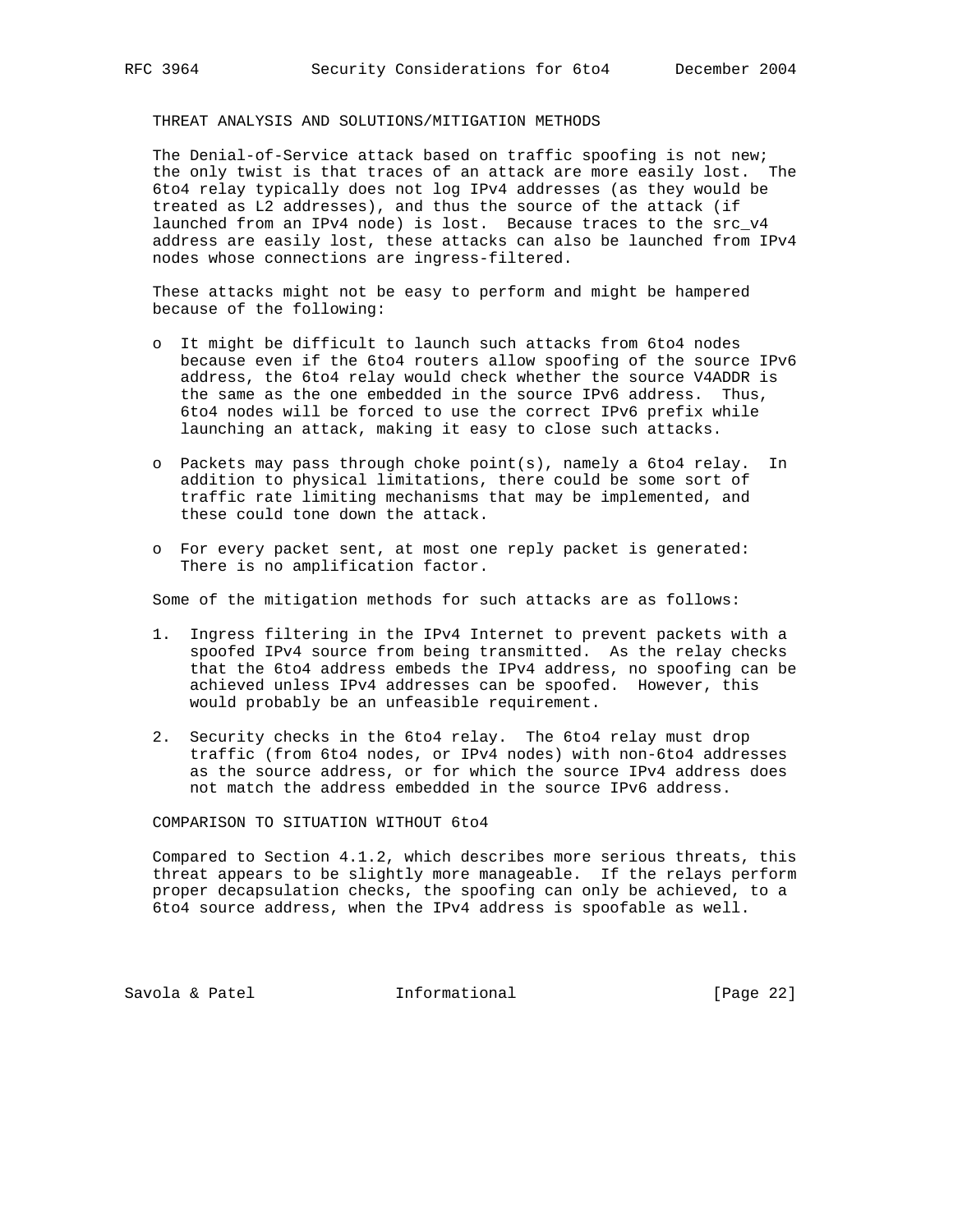# 4.2.3. Reflecting Traffic to Native IPv6 Nodes

## ATTACK DESCRIPTION

 These reflection attacks are similar to that involving 6to4 routers, as described in Section 4.1.3. Traffic may be reflected off native IPv6 nodes, or off 6to4 nodes. The attack can be initiated by one of the following:

- o Native IPv6 nodes. These nodes can send invalid traffic with spoofed native IPv6 addresses to valid 6to4 nodes. Replies from the 6to4 nodes are part of a reflection attack.
- o IPv4 nodes. These nodes can send traffic with native IPv6 source addresses (encapsulated by the IPv4 node itself into a protocol-41 packet) to 6to4 nodes. Replies from the 6to4 nodes are part of a reflection attack.
- o 6to4 nodes. These nodes can perform attacks similar to those by IPv4 nodes, but this would require spoofing of the source address at the 6to4 site before encapsulation, which is likely to be difficult.

 When launched from a native IPv6 node, the traffic goes through 6to4 relays twice, both before and after the reflection; when launched from a 6to4/IPv4 node, the traffic goes through a relay only after the reflection.

## EXTENSIONS

 A distributed reflection DoS can be performed if a large number of native IPv6 nodes or IPv4/6to4 nodes are involved in sending spoofed traffic with the same source IPv6 address.

THREAT ANALYSIS AND SOLUTIONS/MITIGATION METHODS

Some of the mitigation methods for such attacks are as follows:

- 1. Attacks from the native IPv6 nodes could be stopped by implementing ingress filtering in the IPv6 Internet; hopefully this will become commonplace, but past experience of IPv4 ingress filtering deployment (or lack thereof) does not promise much.
- 2. Two measures are needed to stop or mitigate the attacks from IPv4 nodes: 1) Implementing ingress filtering in the IPv4 internet, and 2) logging IPv4 source addresses in the 6to4 router.

Savola & Patel **Informational** [Page 23]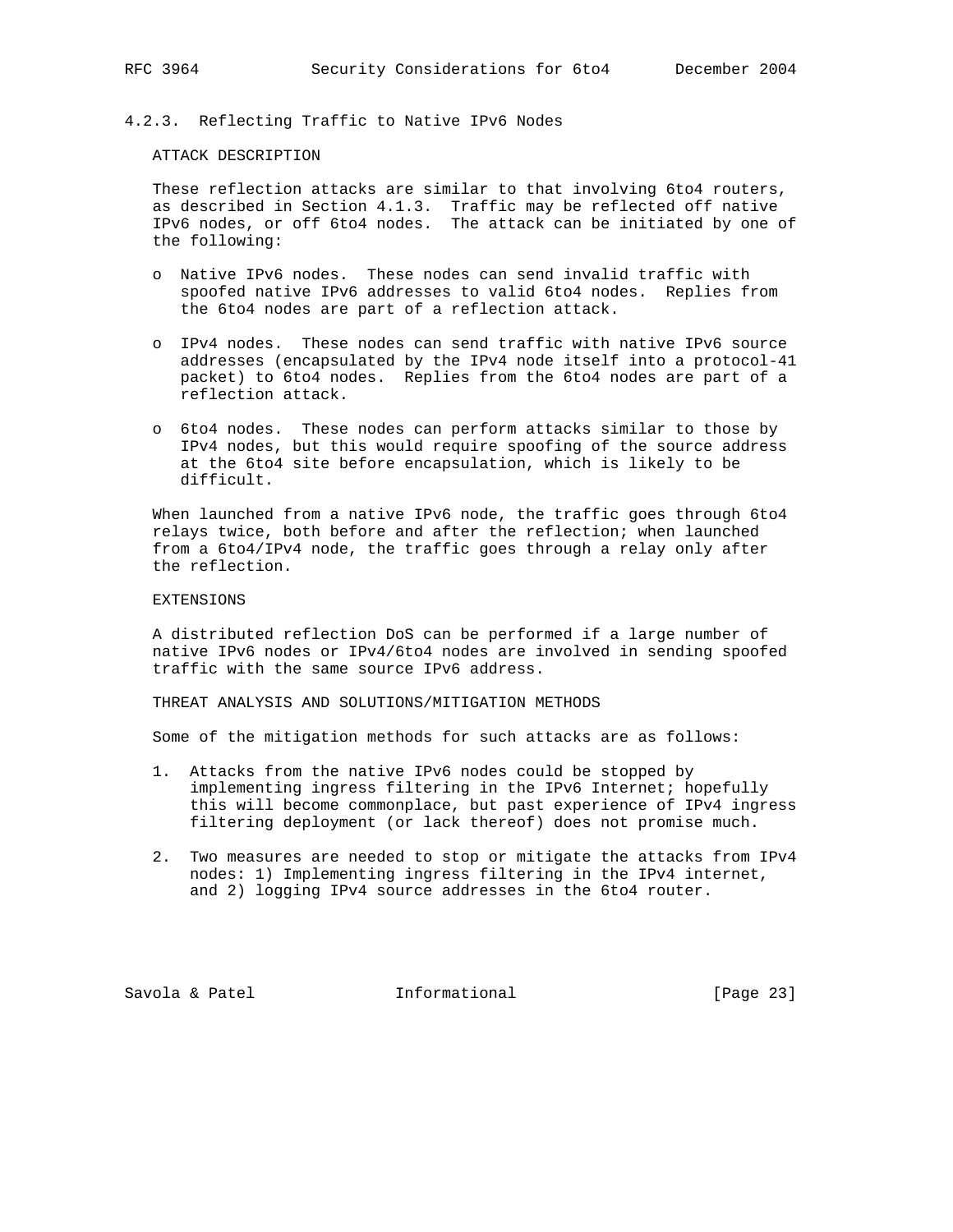- 3. Attacks from 6to4 nodes in other sites can be stopped if the 6to4 routers in those sites implement egress filtering. This could be done by those sites, but the sites that are most likely to be abused are typically also those most likely to neglect installing appropriate filtering at their edges.
- 4. The traffic passes through one or two relays, and traffic rate limiting in the 6to4 relays might help tone down the reflection attack.

COMPARISON TO SITUATION WITHOUT 6to4

 Even though there are means to mitigate it, the attack is still rather efficient, especially when used by native IPv6 nodes with spoofed addresses. Using 6to4 relays and routers could easily take down the 6to4 relay system and/or provide an easy means for traffic laundering. However, if the attack is intended to DoS the victim, this can be achieved more smoothly by doing it directly (as the source address spoofing was available as well).

 Therefore, the threat to the availability and stability of the 6to4 relay system itself seems to be higher than to the native IPv6 Internet.

4.2.4. Local IPv4 Broadcast Attack

 This attack is similar to the ones employed against 6to4 routers, as described in Section 4.1.4. There are slight differences with regard to the source of the attacks. This attack can be initiated by:

- o native IPv6 nodes that may send traffic to the relay's subnet broadcast address, and
- o IPv4 nodes that may send traffic with a spoofed source IP address (to be the relay's broadcast address) to elicit replies (e.g., ICMPv6 Hop Limit Exceeded) from the 6to4 relay to its local nodes.

 The first approach is more dangerous than those in Section 4.1.4 because it can be initiated by any IPv6 node (allowed to use the relay); the approach is not limited to local users.

 The second approach is trickier and not really useful. For it to succeed, the relay would have to accept native source addresses over the 6to4 pseudo-interface (we did not assume this check was implemented), as if coming from another relay, triggering an ICMPv6 message to the relay's local IPv4 subnet. The former method is more lucrative.

Savola & Patel **Informational** [Page 24]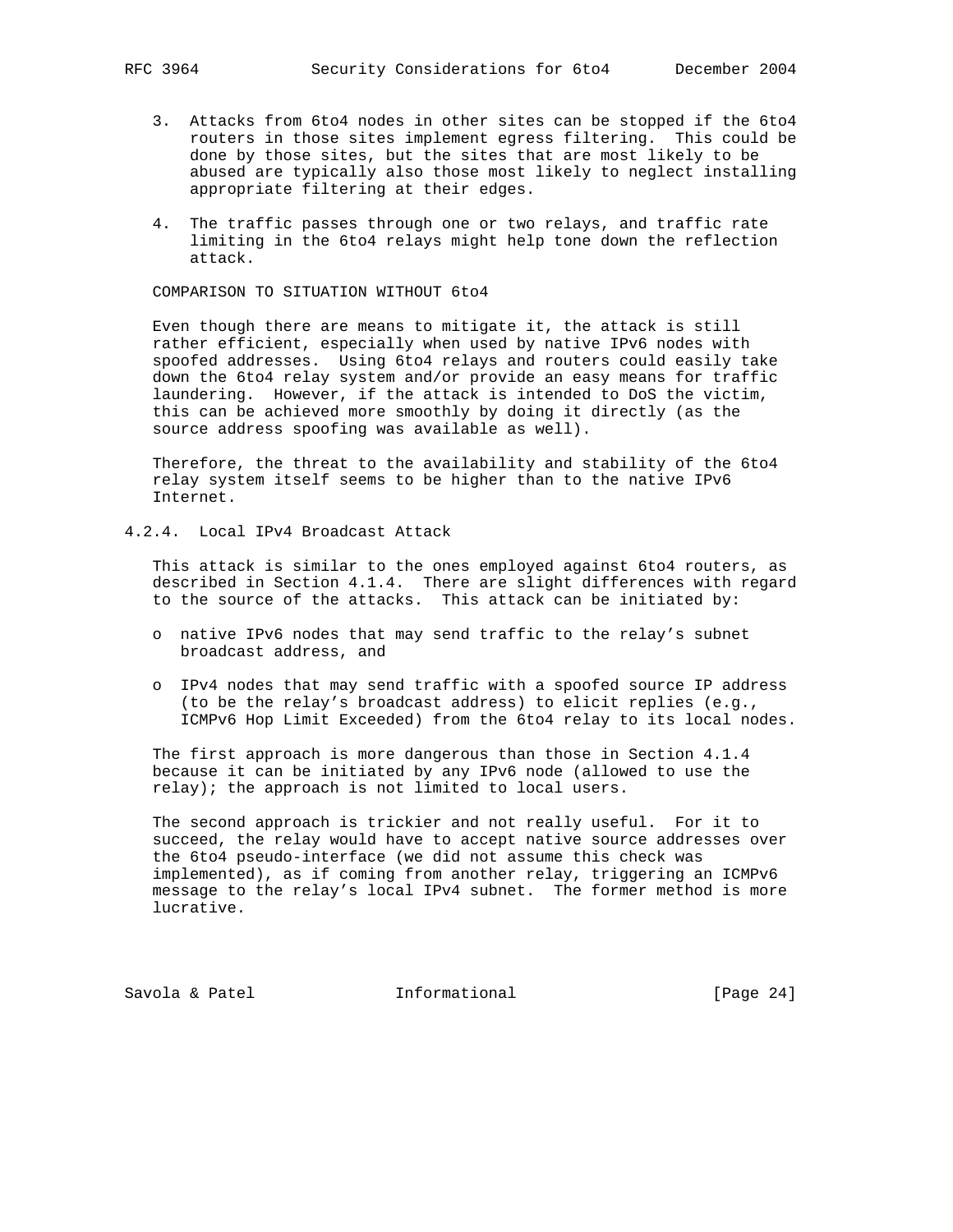EXTENSIONS

None.

THREAT ANALYSIS AND SOLUTIONS/MITIGATION METHODS

 The threat is restricted to the relay's local subnet and is fixed by tightening the 6to4 security checks.

COMPARISON TO SITUATION WITHOUT 6to4

 This scenario is caused by 6to4, but fortunately the issue is not serious.

4.2.5. Theft of Service

ATTACK DESCRIPTION

 The 6to4 relay administrators would often want to use some policy to limit the use of the relay to specific 6to4 sites and/or specific IPv6 sites.

 The policy control is usually enacted by applying restrictions to where the routing information for 2002::/16 and/or 192.188.99.0/24 (if the anycast address used [3]) will spread.

 Some users may be able to use the service regardless of these controls, by

- o configuring the address of the relay using its IPv4 address instead of 192.88.99.1, or
- o using the routing header to route IPv6 packets to reach specific 6to4 relays. (Other routing tricks, such as using static routes, may also be used.)

## EXTENSIONS

None.

THREAT ANALYSIS AND SOLUTIONS/MITIGATION METHODS

 Attempts to use the relay's IPv4 address instead of 192.88.99.1 can be mitigated in the following ways:

 1. IPv4 domains should prevent use of the actual IPv4 address of the relay instead of 192.88.99.1.

Savola & Patel **Informational** [Page 25]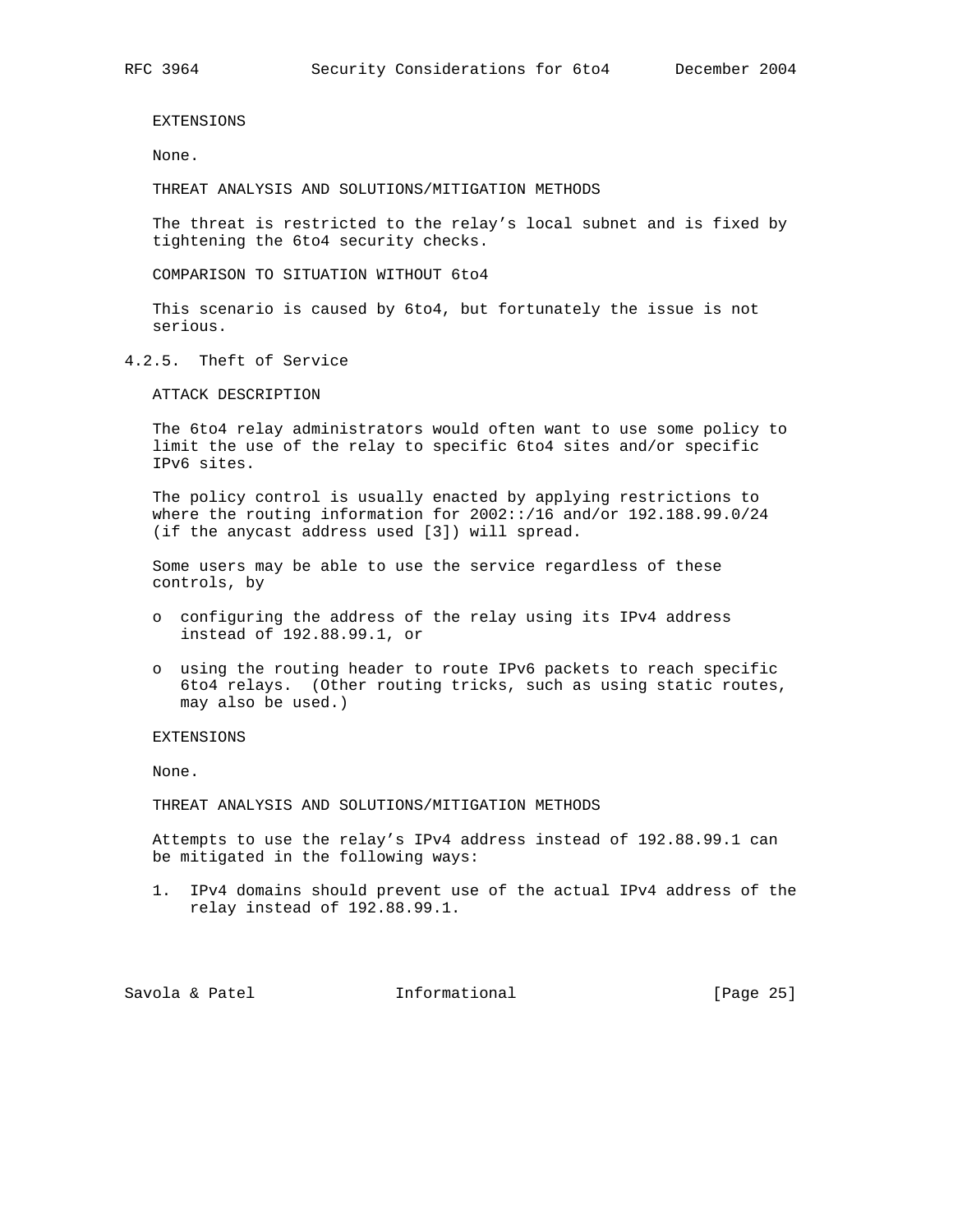- - 2. Usage of access lists in the 6to4 relay to limit access. This is only feasible if the number of IP networks the relay is supposed to serve is relatively low.
	- 3. The 6to4 relay should filter out arriving tunneled packets with protocol 41 (IPv6) that do not have 192.88.99.1 as the destination address.

 The other threat, of using routing tricks in the IPv6 networks to reach the 6to4 relay, has similar solutions:

- 1. Usage of access lists in the relay to limit access.
- 2. Filtering out the packets with a routing header (although this may have other implications).
- 3. Monitoring the source addresses going through the relay to detect, e.g., peers setting up static routes.

 Routing Header is not specific to 6to4. The main thing one could do with it here would be to select the relay. Some generic threats about routing header use are described in [11].

 As this threat does not have implications for anything other than the organization providing 6to4 relay, it is not analyzed any further.

COMPARISON TO SITUATION WITHOUT 6to4

 These threats are specific to 6to4 relays (or in general anycast services) and do not exist in networks without 6to4.

4.2.6. Relay Operators Seen as Source of Abuse

ATTACK DESCRIPTION

 Several attacks use 6to4 relays to anonymize the traffic; this often results in packets being tunneled from the relay to a supposedly-6to4 site.

 However, as was pointed out in Section 4.2, the IPv4 source address used by the relay could, on a cursory look, be seen as the source of these "protocol-41" attacks.

 This could cause a number of concerns for the operators deploying 6to4 relay service, including the following:

 o being contacted a lot (via email, phone, fax, or lawyers) on suspected "abuse",

Savola & Patel **Informational** [Page 26]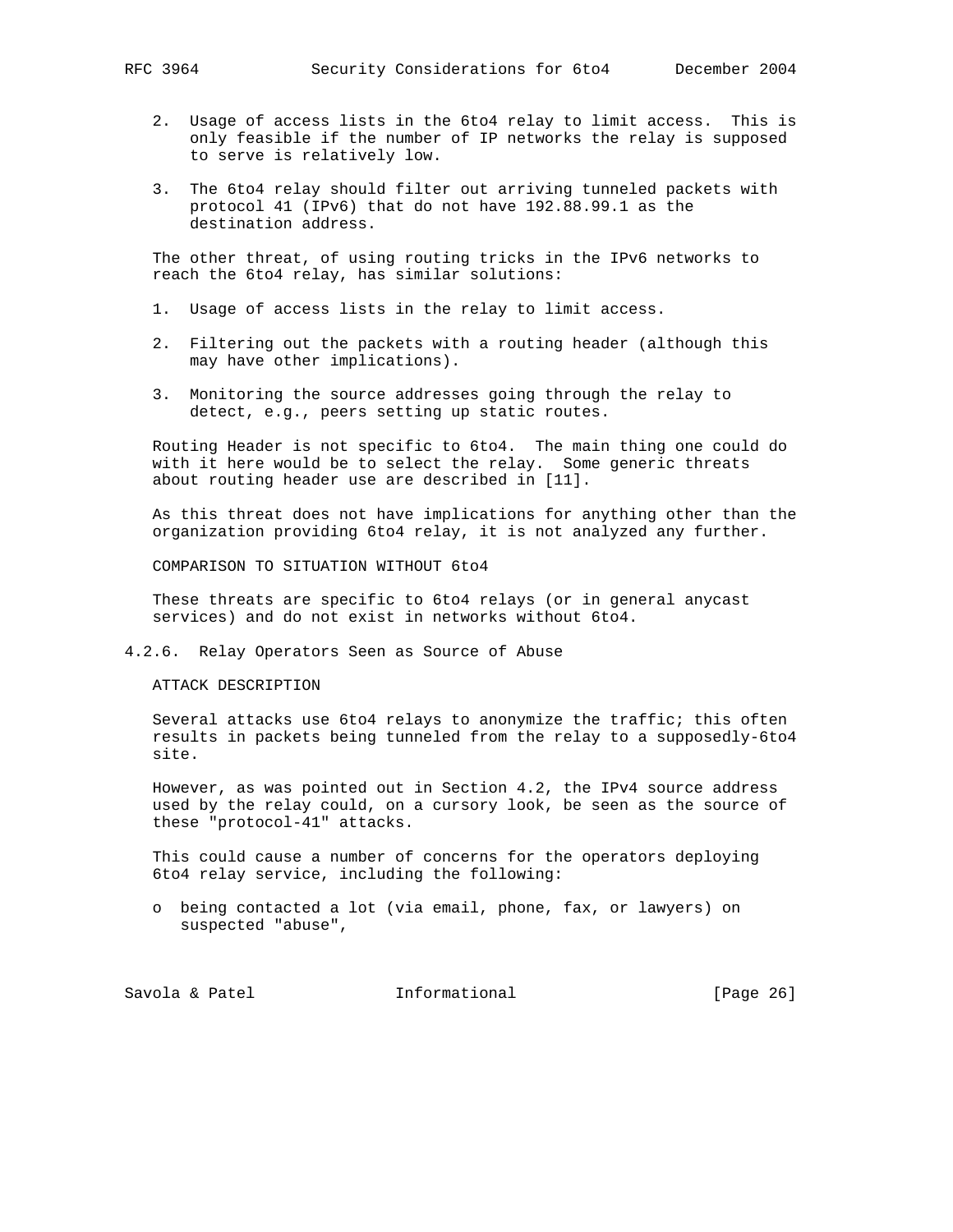- o having the whole IPv4 address range rejected as a source of abuse or spam, causing outage to other operations as well, or
- o causing the whole IPv4 address range to be blacklisted in some "spammer databases", if the relay were used for those purposes.

 This threat seems slightly similar to the outburst of SMTP abuse caused by open relays but is more generic.

#### EXTENSIONS

None.

THREAT ANALYSIS AND SOLUTIONS/MITIGATION METHODS

 This problem can be avoided (or, really, "made someone else's problem") by using the 6to4 anycast address in 192.88.99.0/24 as the source address. Blacklisting or rejecting this should not cause problems to the other operations.

 Further, when someone files complaints to the owner of 192.88.99.0/24, depending on which registry they are querying, they might get, for example:

- o knowledge that this is a special IANA address block, with no real contact person,
- o knowledge that this is a special address block for RFC 3068, or
- o knowledge that this is a special address block for RFC 3068, and that there are multiple entries by relay operators in the database.

 Any of these, at least when processed by a human, should show that the 6to4 relay is in fact innocent. Of course, this could result in reports going to the closest anycast 6to4 relay as well, which had nothing to do with the incident.

 However, the widespread usage of 192.88.99.1 as the source address may make it more difficult to disambiguate the relays, which might be a useful feature for debugging purposes.

COMPARISON TO SITUATION WITHOUT 6to4

 This threat is caused by 6to4 deployment but can be avoided, at least in the short-term, by using 192.88.99.1 as the source address.

Savola & Patel **Informational** [Page 27]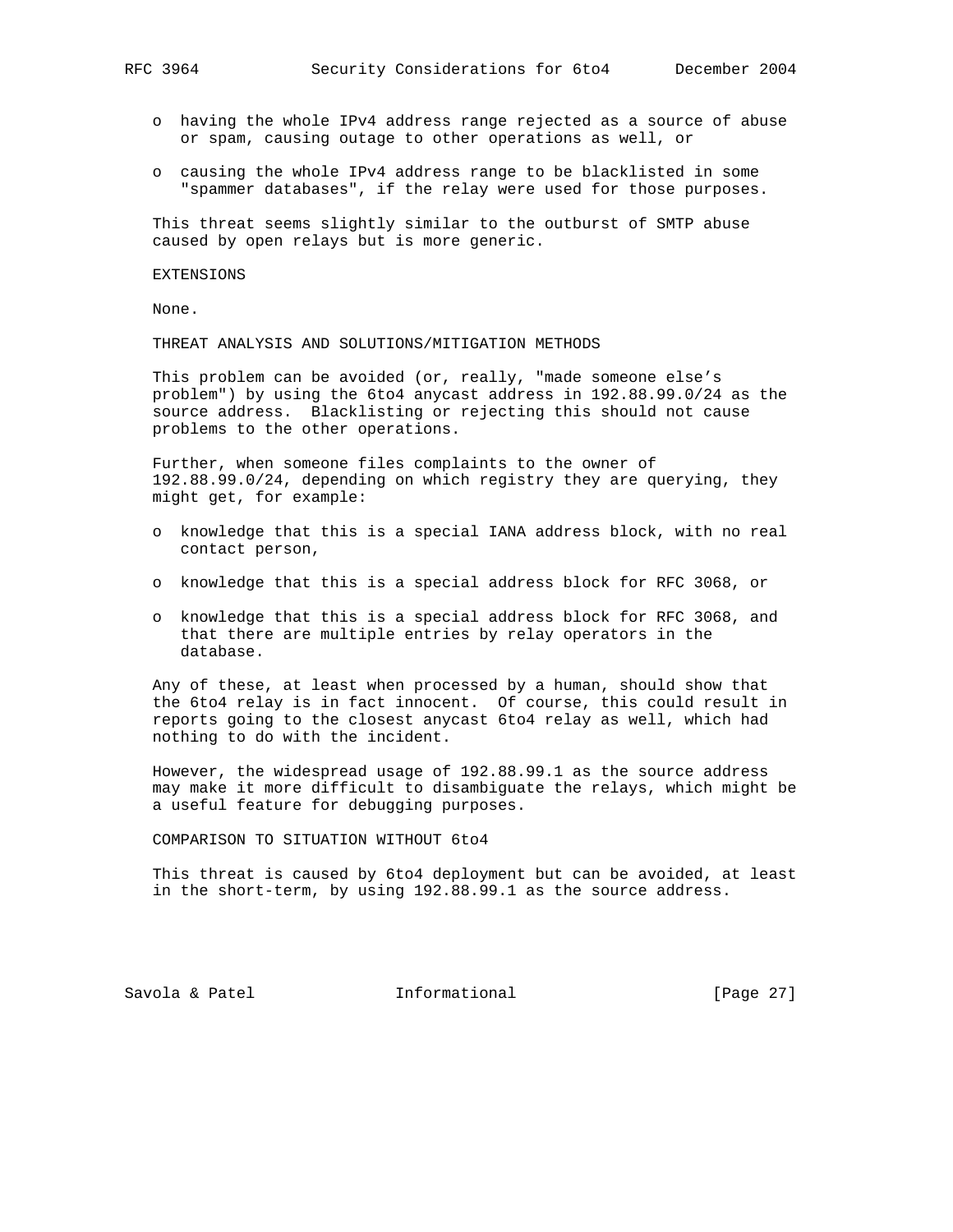# 4.3. Attacks on IPv4 Internet

There are two types of attacks on the IPv4 internet - spoofed traffic, and reflection. These can be initiated by native IPv6 nodes, 6to4 nodes, and IPv4 nodes.

 Attacks initiated by IPv4 nodes that send spoofed traffic, which would not use the 6to4 infrastructure, are considered out of the scope of this document. 6to4 infrastructure may be used in reflection attacks initiated by IPv4 nodes.

 It is difficult for these attacks to be effective, as the traffic sent out will be IPv6-in-IPv4. Such traffic will be rejected by most IPv4 nodes unless they have implemented some sort of IPv6-in-IPv4 tunneling.

4.4. Summary of the Attacks

Columns:

- o Section number. The section that describes the attack.
- o Attack name.
- o Initiator. The node that initiates the attack.
	- \* I\_4 IPv4 node
	- \* I\_6 native IPv6 node
	- \* 6to4 6to4 node
	- \* \* All of the above
- o Victim. The victim node
	- \* I\_4 IPv4 node
	- \* I\_6 native IPv6 node
	- \* 6to4 6to4 node
	- \* Relay 6to4 relay
	- \* Router 6to4 router

Savola & Patel **Informational** [Page 28]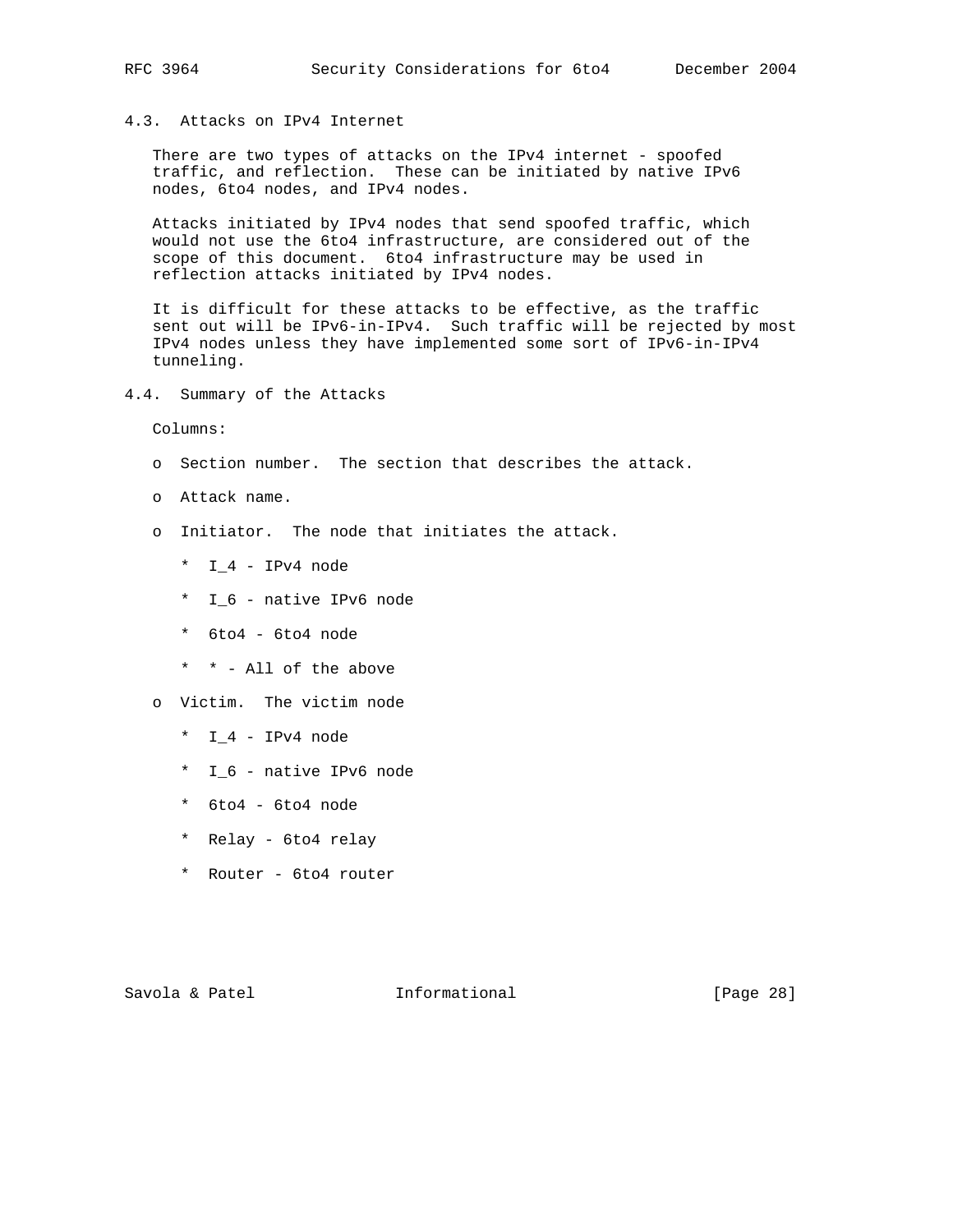o ToA. Type of Attack

- \* D DoS
- \* R Reflection DoS
- \* T Theft of Service
- o Fix. Specified who is responsible for fixing the attack.
	- \* 6 The 6to4 developer and/or operator can completely mitigate this attack.
	- \* 6\* The 6to4 developer and/or operator can partially mitigate this attack.
	- \* E This threat cannot be fixed by the 6to4 developer or the 6to4 operator.

Summary of attacks on a 6to4 network:

| I 4                                                                                                              |                                |                 | 6                                                                                                                                                                                                     |
|------------------------------------------------------------------------------------------------------------------|--------------------------------|-----------------|-------------------------------------------------------------------------------------------------------------------------------------------------------------------------------------------------------|
|                                                                                                                  |                                | $D \mid$        | E                                                                                                                                                                                                     |
| $\star$                                                                                                          | 6to4                           | R I             | 6*                                                                                                                                                                                                    |
| $\star$                                                                                                          | Router                         | $\Box$          |                                                                                                                                                                                                       |
| Sec   Attack name<br>4.1.1   Attacks with ND<br>$\mid$ 4.1.2 $\mid$ Spoofing Traffic<br>4.1.3 Reflection Attacks | $4.1.4$   Local IPv4 Broadcast | I 4, I 6   6to4 | -+---------+----------+-----+----<br> Initiator  Victim   ToA   Fix  <br>--------+----------+----+----<br>Router   D  <br>--+---------+-----------+----+----<br>----+---------+----------+-----+----- |

# Figure 9

Savola & Patel **Informational** [Page 29]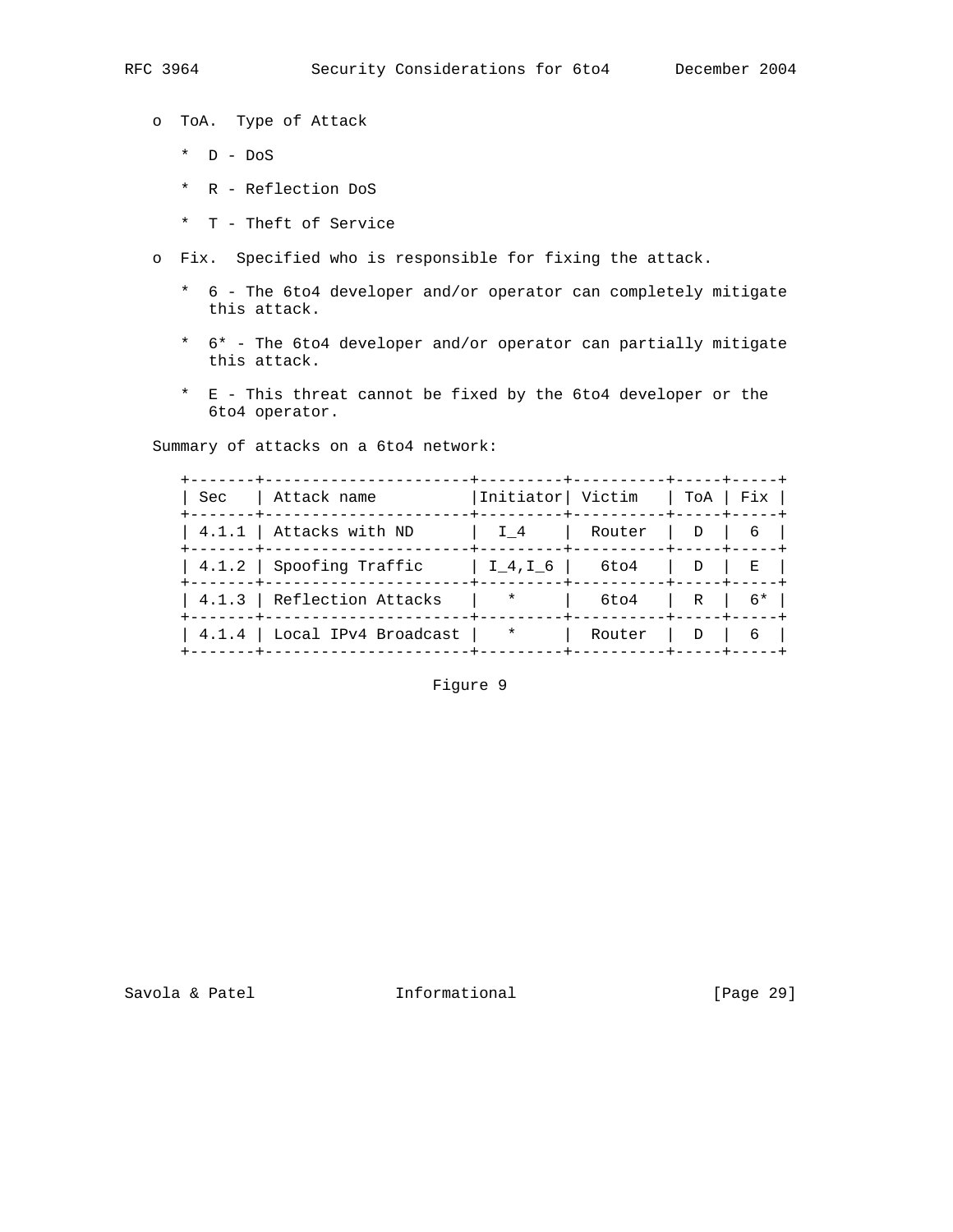Summary of attacks on the native IPv6 internet:

| <b>Sec</b> | Attack name                    | Initiator  | Victim |              | ToA   Fix |
|------------|--------------------------------|------------|--------|--------------|-----------|
|            | 4.2.1   Attacks with ND        | I 4        | Relay  | $\mathbf{D}$ | 6         |
|            | 4.2.2 Spoofing Traffic         | $I$ 4,6to4 | I 6    | D            | $6*$      |
|            | 4.2.3 Reflection Attacks       | $\star$    | I 6    | R            | $6*$      |
|            | $4.2.4$   Local IPv4 Broadcast | $\star$    | Relay  | $\mathbf{D}$ | 6         |
| 4.2.5      | Theft of Service               | 6to4       | Relay  | т            | 6         |
|            | $4.2.6$   Relay Operators      |            |        | D            |           |
|            |                                |            |        |              |           |

## Figure 10

Notes:

 1) This attack is a side-effect of the other attacks and thus does not have any Initiator, Victim, and Fix. It is a Denial of Service attack not on the network but on the organization in-charge of the relay.

Summary of attacks on IPv4 internet:

| Sec   Attack name<br>. - - - - - - - + - - - - - - -                                                            | --+---------+-----------+----+-----<br> Initiator  Victim   ToA   Fix  <br>+---------+----------+----+---- |  |
|-----------------------------------------------------------------------------------------------------------------|------------------------------------------------------------------------------------------------------------|--|
| 4.3   Spoofing Traffic $\qquad$   $\qquad$   $\qquad$   $\qquad$   $\qquad$   $\qquad$   $\qquad$   $\qquad$ 6* |                                                                                                            |  |
| 4.3   Reflection Attacks   *   $I_4$   R   6*                                                                   |                                                                                                            |  |

## Figure 11

## 5. Implementing Proper Security Checks in 6to4

 This section describes several ways to implement the security checks required or implied by the specification [1] or augmented by this memo. These do not, in general, protect against most of the threats listed above in the "Threat Analysis" section. They are only prerequisites for a relatively safe and simple 6to4 implementation.

Savola & Patel **Informational** [Page 30]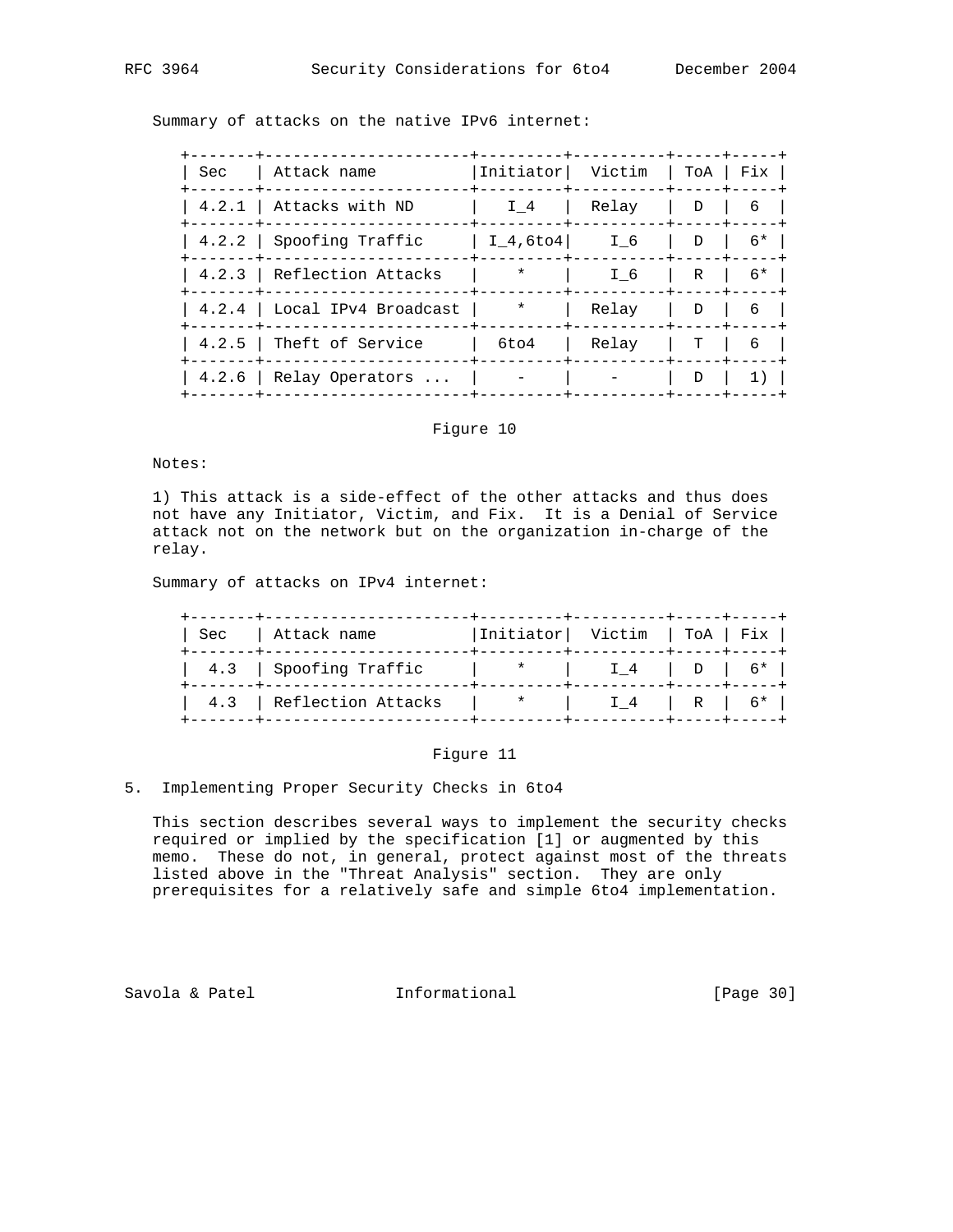Note that, in general, the 6to4 router or relay does not know whether it is acting as a router or relay. It would be possible to include a toggle to specify the behaviour, to be used when, e.g., the interface is brought up, but as of February 2004, no implementations were known to do that. Therefore, the checks are described as that which works independently of whether the node is a router or relay.

## 5.1. Encapsulating IPv6 into IPv4

 The checks described in this section are to be performed when encapsulating IPv6 into IPv4.

 The encapsulation rules are mainly designed to keep implementors from "shooting themselves in the foot." For example, the source address check would verify that the packet will be acceptable to the decapsulator, or the sanity checks would ensure that addresses derived from private addresses are not used (which would be equally unacceptable).

 src\_v6 and dst\_v6 MUST pass ipv6-sanity checks (see below) else drop if prefix  $(src_v6) == 2002::/16$  ipv4 address embedded in src\_v6 MUST match src\_v4 else if  $prefix (dst_v6) == 2002::/16$  dst\_v4 SHOULD NOT be assigned to the router else drop /\* we somehow got a native-native ipv6 packet \*/ fi accept

## 5.2. Decapsulating IPv4 into IPv6

 The checks described in this section are to be performed when decapsulating IPv4 into IPv6. They will be performed in both the 6to4 router and relay.

 src\_v4 and dst\_v4 MUST pass ipv4-sanity checks, else drop src\_v6 and dst\_v6 MUST pass ipv6-sanity checks, else drop if  $prefix (dst_v6) == 2002::/16$  ipv4 address embedded in dst\_v6 MUST match dst\_v4 if prefix  $(src_v6) == 2002::/16$  ipv4 address embedded in src\_v6 MUST match src\_v4 dst\_v4 SHOULD be assigned to the router fi elif prefix  $(src_v6) == 2002::/16$  ipv4 address embedded in src\_v6 MUST match src\_v4 dst\_v4 SHOULD be assigned to the router (see notes below)

Savola & Patel **Informational** [Page 31]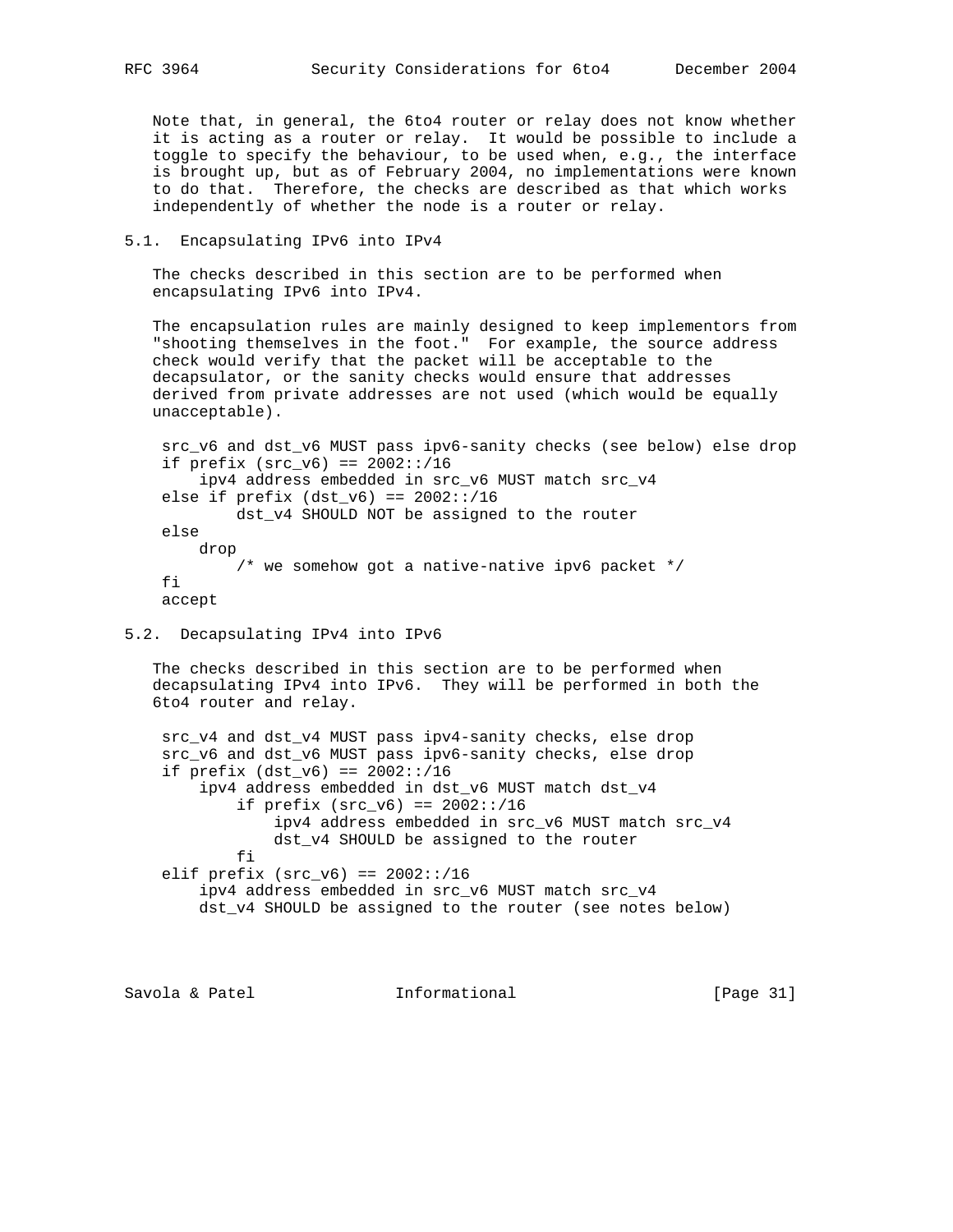else drop  $\prime$ \* the we somehow got a native-native ipv6 packet \*/ fi accept

5.3. IPv4 and IPv6 Sanity Checks

 The encapsulation and decapsulation checks include certain sanity checks for both IPv4 and IPv6. These are described here in detail.

5.3.1. IPv4

 IPv4 address MUST be a global unicast address, as required by the 6to4 specification. The disallowed addresses include those defined in [14], and others widely used and known not to be global. These are

- o 0.0.0.0/8 (the system has no address assigned yet)
- o 10.0.0.0/8 (private)
- o 127.0.0.0/8 (loopback)
- o 172.16.0.0/12 (private)
- o 192.168.0.0/16 (private)
- o 169.254.0.0/16 (IANA Assigned DHCP link-local)
- o 224.0.0.0/4 (multicast)
- o 240.0.0.0/4 (reserved and broadcast)

 In addition, the address MUST NOT be any of the system's broadcast addresses. This is especially important if the implementation is made so that it can

- o receive and process encapsulated IPv4 packets arriving at its broadcast addresses, or
- o send encapsulated IPv4 packets to one of its broadcast addresses.

Savola & Patel **Informational** [Page 32]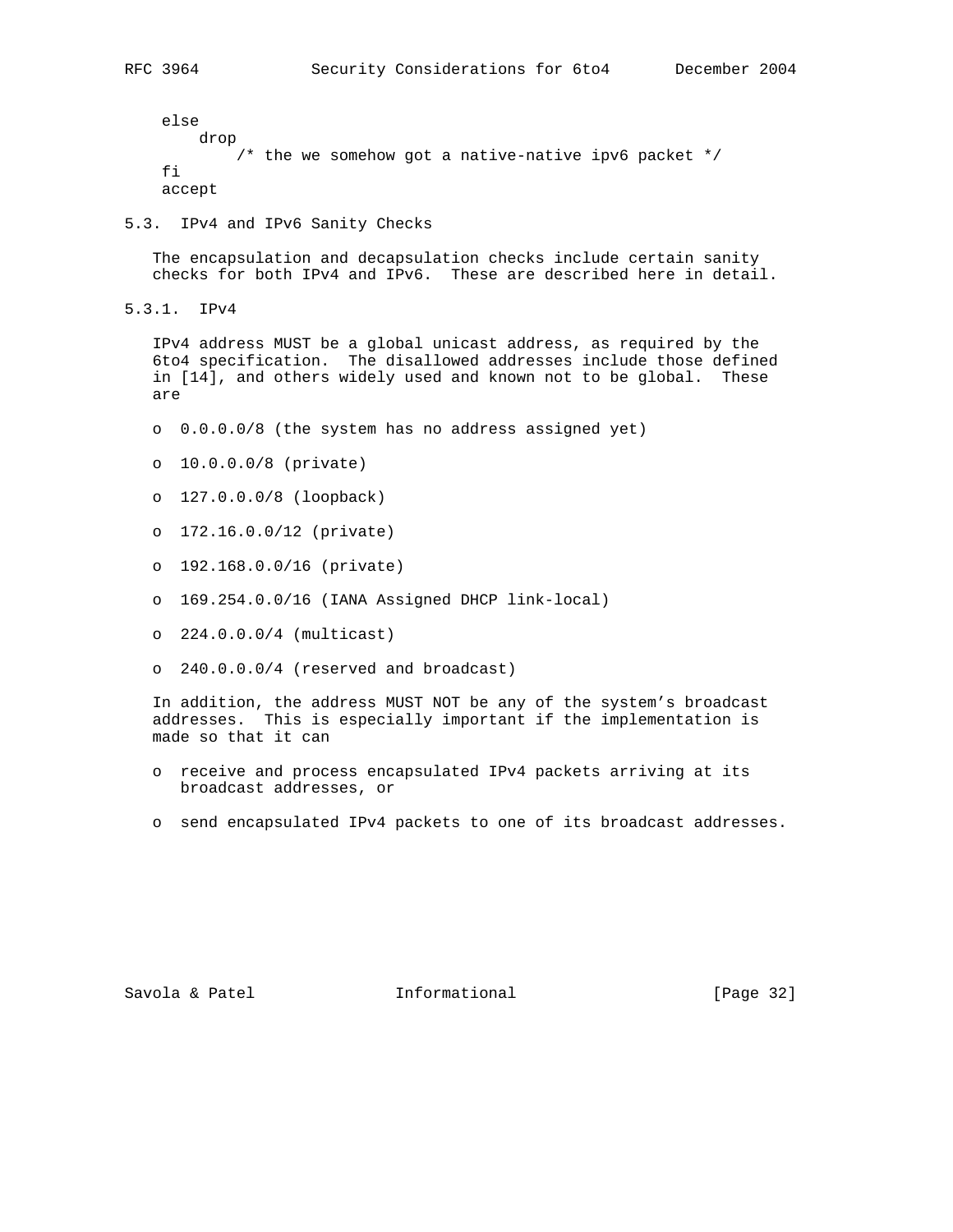# 5.3.2. IPv6

IPv6 address MUST NOT be

- o 0::/16 (compatible, mapped addresses, loopback, unspecified, ...)
- o fe80::/10 (link-local)
- o fec0::/10 (site-local)
- o ff00::/8 (any multicast)

 Note: Only link-local multicast would be strictly required, but it is believed that multicast with 6to4 will not be feasible, so it has been disallowed as well.

 In addition, it MUST be checked that equivalent 2002:V4ADDR::/48 checks, where V4ADDR is any of the above IPv4 addresses, will not be passed.

5.3.3. Optional Ingress Filtering

 In addition, the implementation in the 6to4 router may perform some form of ingress filtering (e.g., Unicast Reverse Path Forwarding checks). For example, if the 6to4 router has multiple interfaces, of which some are "internal", receiving either IPv4 or IPv6 packets with source address belonging to any of these internal networks from the Internet might be disallowed.

 If these checks are implemented and enabled by default, it's recommended that there be a toggle to disable them if needed.

5.3.4. Notes about the Checks

 The rule "dst\_v4 SHOULD be assigned to the router" is not needed if the 6to4 router implementation only accepts and processes encapsulated IPv4 packets arriving to its unicast IPv4 addresses, and when the destination address is known to be a local broadcast address, it does not try to encapsulate and send packets to it. (See Sections 4.1.4 and 4.2.4 about this threat.)

 Some checks, especially the IPv4/IPv6 Sanity Checks, could be at least partially implementable with system-level access lists, if one would like to avoid placing too many restrictions in the 6to4 implementation itself. This depends on how many hooks are in place for the access lists. In practice, it seems that this could not be done effectively enough unless the access list mechanism is able to parse the encapsulated packets.

Savola & Patel **Informational** [Page 33]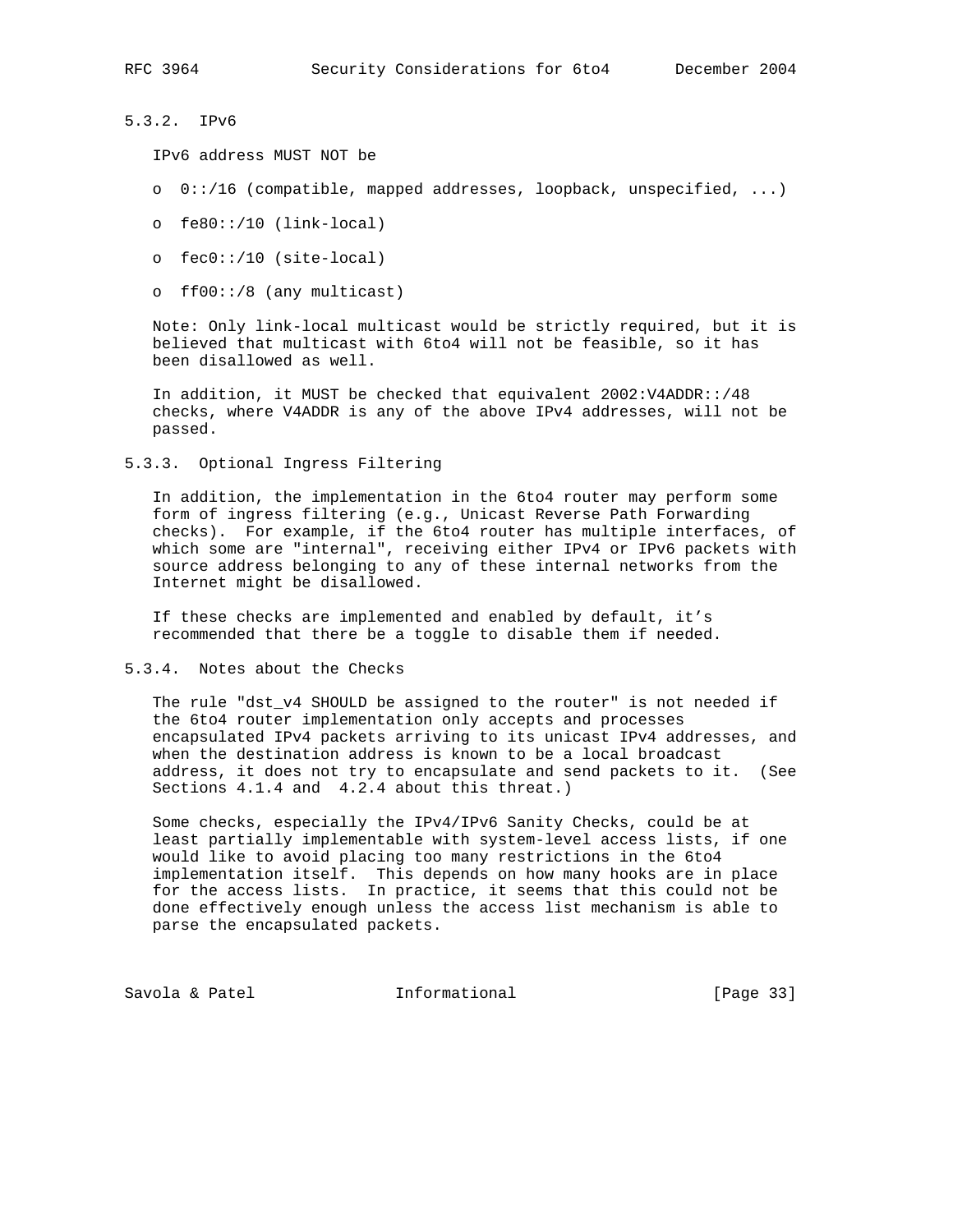6. Issues in 6to4 Implementation and Use

 This section tries to give an overview of some of the problems 6to4 implementations face, and the kind of generic problems the 6to4 users could come up with.

6.1. Implementation Considerations with Automatic Tunnels

 There is a problem with multiple transition mechanisms if strict security checks are implemented. This may vary a bit from implementation to implementation.

 Consider three mechanisms using automatic tunneling: 6to4, ISATAP [15], and Automatic Tunneling using Compatible Addresses [4] (currently removed [10] but typically still supported). All of these use IP-IP (protocol 41) [16] IPv4 encapsulation with, more or less, a pseudo-interface.

When a router, which has any two of these enabled, receives an IPv4 encapsulated IPv6 packet

 $src v6 = 2001:db8::1$  $dst_v6 = 2002:1010:1010::2$  $src_v4 = 10.0.0.1$  $dst_v4 = 20.20.20.20$ 

 What can it do? How should it decide which transition mechanism this belongs to; there is no "transition mechanism number" in the IPv6 or IPv4 header to signify this. (This can also be viewed as a flexibility benefit.)

 Without any kind of security checks (in any of the implemented methods), these often just "work", as the mechanisms aren't differentiated but handled in "one big lump".

 Configured tunneling [4] does not suffer from this, as it is point-to-point and based on src\_v6/dst\_v6 pairs of both IPv4 and IPv6 addresses, so the tunnel interface can be logically deduced.

 Solutions for this include 1) not using more than one automatic tunneling mechanism in a node and 2) binding different mechanisms to different IPv4 addresses.

Savola & Patel **Informational** [Page 34]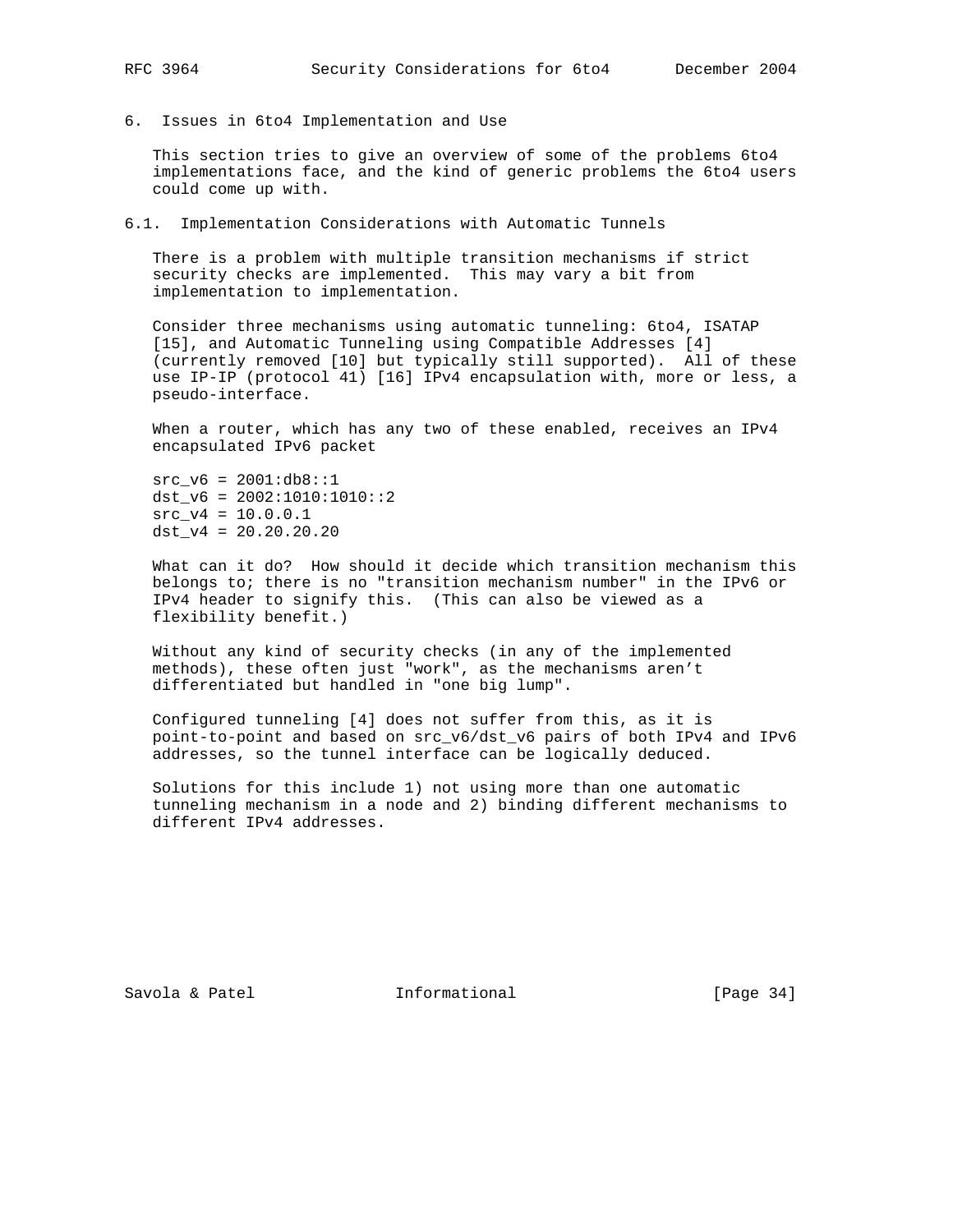# 6.2. A Different Model for 6to4 Deployment

 Even though this was already discussed in Section 4.1.2, it bears some additional elaboration, as it was the only problem that cannot be even partially solved using the current deployment model. There are some mitigation methods.

 6to4 routers receive traffic from non-6to4 ("native") sources via 6to4 relays. 6to4 routers have no way of matching the IPv4 source address of the relay with the non-6to4 IPv6 address of the source. Consequently, anyone can spoof any non-6to4 IPv6 address by sending traffic, encapsulated, directly to 6to4 routers.

 It could be possible to turn the deployment assumptions of 6to4 around a bit to eliminate some threats caused by untrusted 6to4 relays:

- o Every dual-stack site (or even ISP) would be required to have its own 6to4 relay. (This assumes that IPv6-only is so far away that 6to4 would be retired by that point.) That is, there would not be third-party relays, and 2002::/16 and 192.88.99.0/24 routes would not need to be advertised globally.
- o The security implications of 6to4 use could be pushed back to the level of trust inside the site or ISP (or their acceptable use policies). This is something that the sites and ISPs should already be familiar with already.

However, this presents a number of problems:

 This model would shift most of the burden of supporting 6to4 to IPv6 sites that don't employ or use 6to4 at all, i.e., "those who deploy proper native dual-stack." It could be argued that the deployment pain should be borne by 6to4 users, not by the others.

 The main advantage of 6to4 is easy deployment and free relays. This would require that everyone the 6to4 sites wish to communicate with implement these measures.

 The model would not fix the "relay spoofing problem", unless everybody also deployed 6to4 addresses on the nodes (alongside with native addresses, if necessary), which would in turn change 6to4 to operate without relays completely.

Savola & Patel **Informational** [Page 35]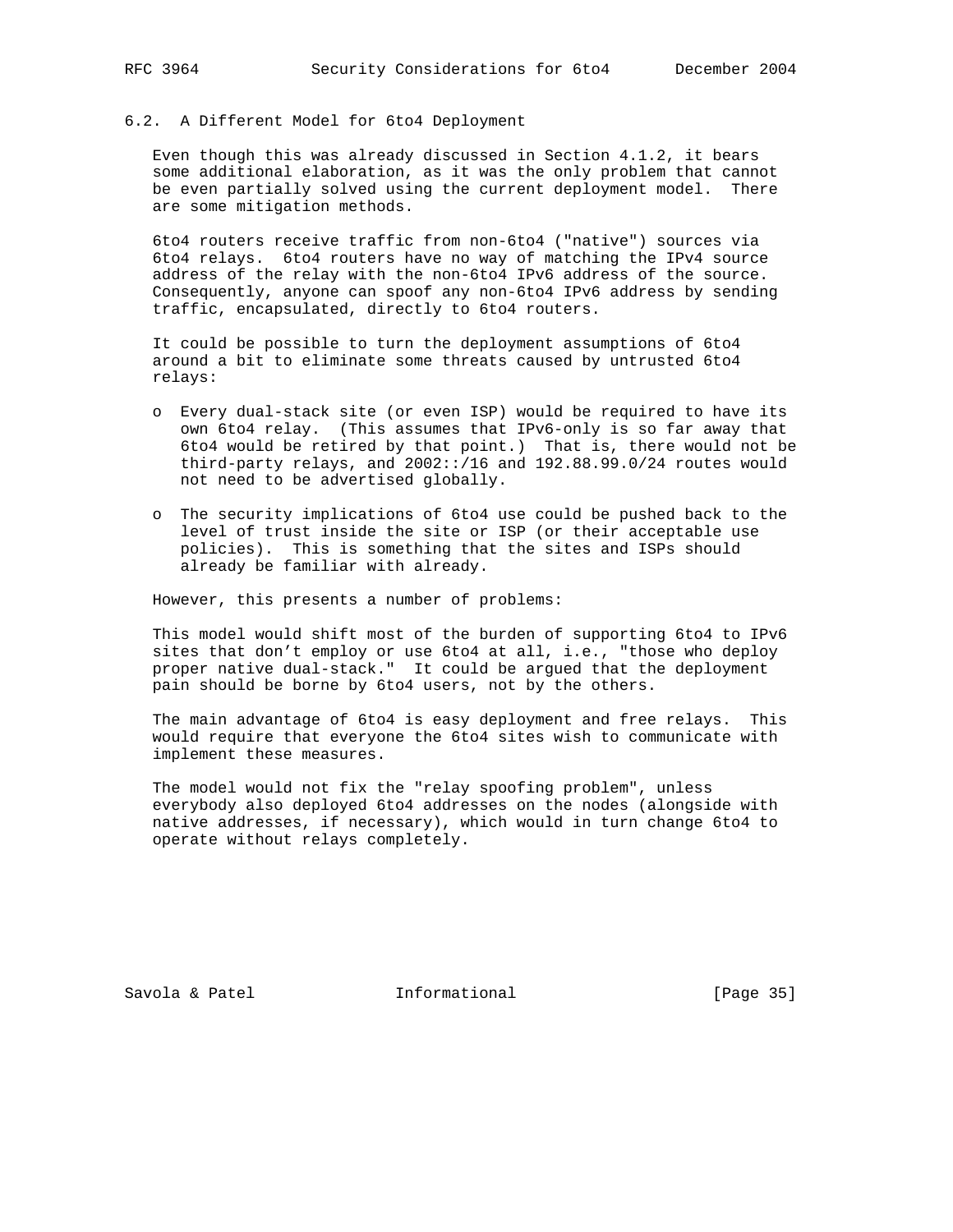# 7. Security Considerations

This document discusses security considerations of 6to4.

 Even if proper checks are implemented, there are a large number of different security threats; these threats are analyzed in Section 4.

There are mainly four classes of potential problem sources:

- 1. 6to4 routers not being able to identify whether relays are legitimate
- 2. Wrong or impartially implemented 6to4 router or relay security checks
- 3. 6to4 architecture used to participate in DoS or reflected DoS attacks or made to participate in "packet laundering", i.e., making another attack harder to trace
- 4. 6to4 relays being subject to "administrative abuse" e.g., theft of service or being seen as a source of abuse.

 The first is the toughest problem, still under research. The second can be fixed by ensuring the correctness of implementations; this is important. The third is also a very difficult problem, impossible to solve completely; therefore it is important to be able to analyze whether this results in a significant increase of threats. The fourth problem seems to have feasible solutions.

These are analyzed in detail in "Threat Analysis", in Section 4.

8. Acknowledgments

 Some issues were first brought up by Itojun Hagino in [17], and Alain Durand introduced one specific problem at IETF51 in August 2001 (though there was some discussion on the list prior to that); these two gave the authors the push to start looking into the details of securing 6to4.

 Alexey Kuznetsov brought up the implementation problem with IPv6 martian checks. Christian Huitema formulated the rules that rely on 6to4 relays using only anycast. Keith Moore brought up the point about reduced flexibility. Brian Carpenter, Tony Hain, and Vladislav Yasevich are acknowledged for lengthy discussions. Alain Durand reminded the authors about relay spoofing problems. Brian Carpenter reminded the authors about the BGP-based 6to4 router model. Christian Huitema gave a push for a more complete threat analysis. Itojun Hagino spelled out the operators' fears about 6to4 relay

Savola & Patel **Informational** [Page 36]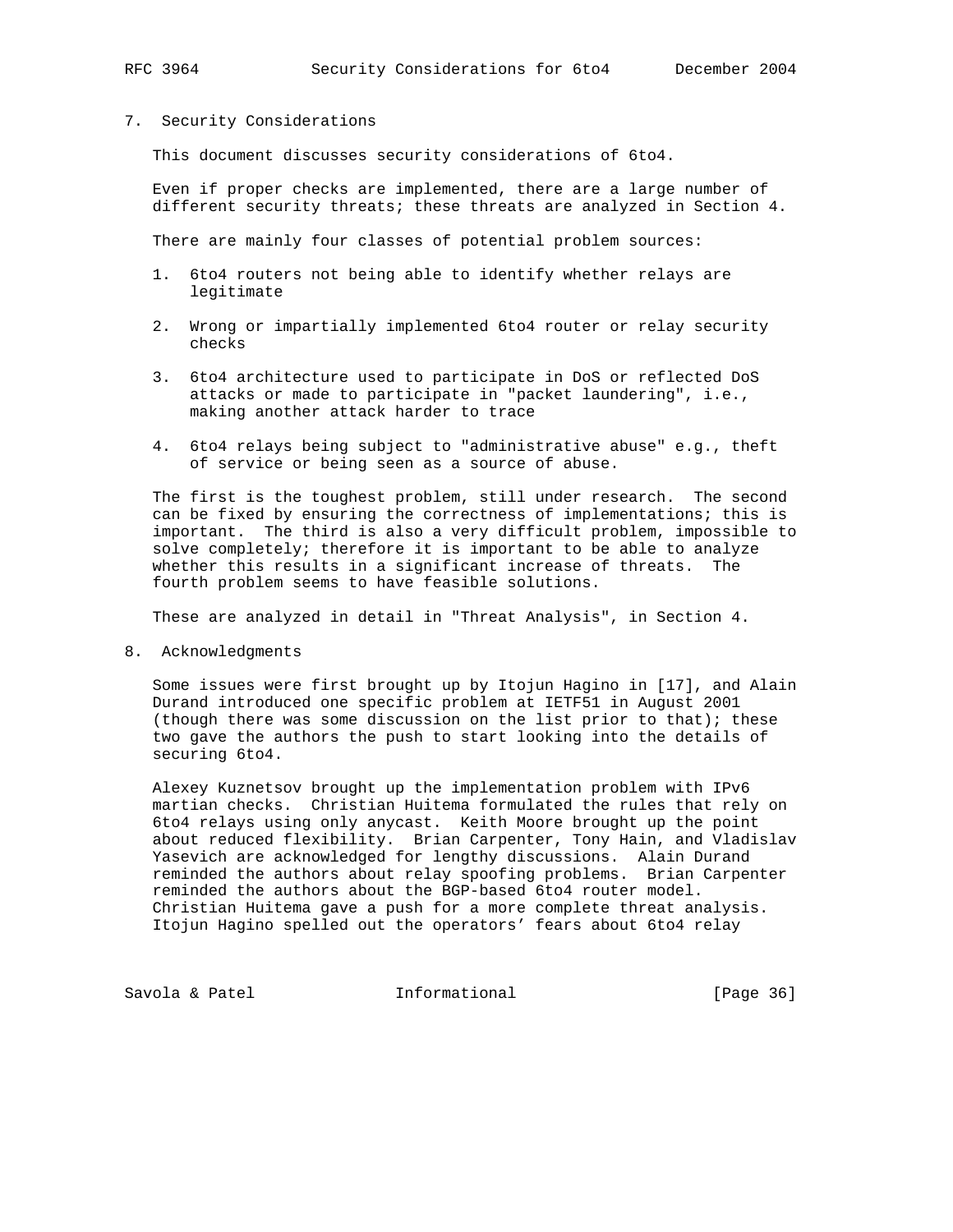abuse. Rob Austein brought up the idea of a different 6to4 deployment model.

 In the latter phase, discussions with Christian Huitema, Brian Carpenter, and Alain Durand were helpful when improving the document.

 David Malone, Iljitsch van Beijnum, and Tim Chown gave feedback on the document.

- 9. References
- 9.1. Normative References
	- [1] Carpenter, B. and K. Moore, "Connection of IPv6 Domains via IPv4 Clouds", RFC 3056, February 2001.
	- [2] Bradner, S., "Key words for use in RFCs to Indicate Requirement Levels", BCP 14, RFC 2119, March 1997.
	- [3] Huitema, C., "An Anycast Prefix for 6to4 Relay Routers", RFC 3068, June 2001.

9.2. Informative References

- [4] Gilligan, R. and E. Nordmark, "Transition Mechanisms for IPv6 Hosts and Routers", RFC 2893, August 2000.
- [5] IANA, "Special-Use IPv4 Addresses", RFC 3330, September 2002.
- [6] Rekhter, Y. and T. Li, "A Border Gateway Protocol 4 (BGP-4)", RFC 1771, March 1995.
- [7] Draves, R., "Default Address Selection for Internet Protocol version 6 (IPv6)", RFC 3484, February 2003.
- [8] Nikander, P., Kempf, J., and E. Nordmark, "IPv6 Neighbor Discovery (ND) Trust Models and Threats", RFC 3756, May 2004.
- [9] Arkko, J., Kempf, J., Sommerfeld, B., Zill, B., and P. Nikander, "SEcure Neighbor Discovery (SEND)", Work in Progress, July 2004.
- [10] Nordmark, E. and R. Gilligan, "Basic Transition Mechanisms for IPv6 Hosts and Routers", Work in Progress, September 2004.
- [11] Savola, P., "Security of IPv6 Routing Header and Home Address Options", Work in Progress, March 2002.

Savola & Patel **Informational** [Page 37]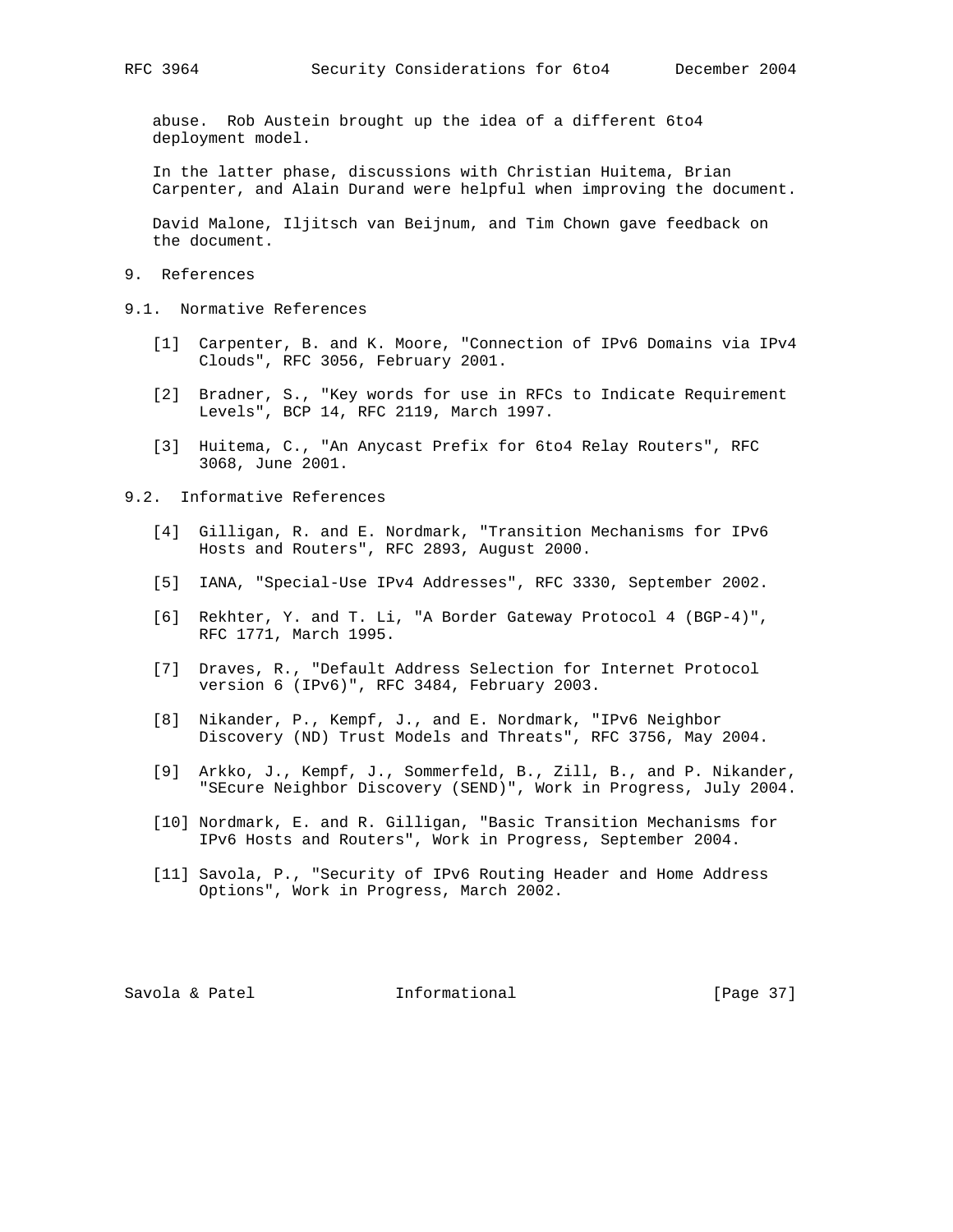- [12] Ferguson, P. and D. Senie, "Network Ingress Filtering: Defeating Denial of Service Attacks which employ IP Source Address Spoofing", BCP 38, RFC 2827, May 2000.
- [13] Bellovin, S., Leech, M. and T. Taylor, "ICMP Traceback Messages", Work in Progress, February 2003.
- [14] Baker, F., "Requirements for IP Version 4 Routers", RFC 1812, June 1995.
- [15] Templin, F., Gleeson, T., Talwar, M. and D. Thaler, "Intra-Site Automatic Tunnel Addressing Protocol (ISATAP)", Work in Progress, May 2004.
- [16] Simpson, W., "IP in IP Tunneling", RFC 1853, October 1995.
- [17] Hagino, J., "Possible abuse against IPv6 transition technologies", Work in Progress, July 2000.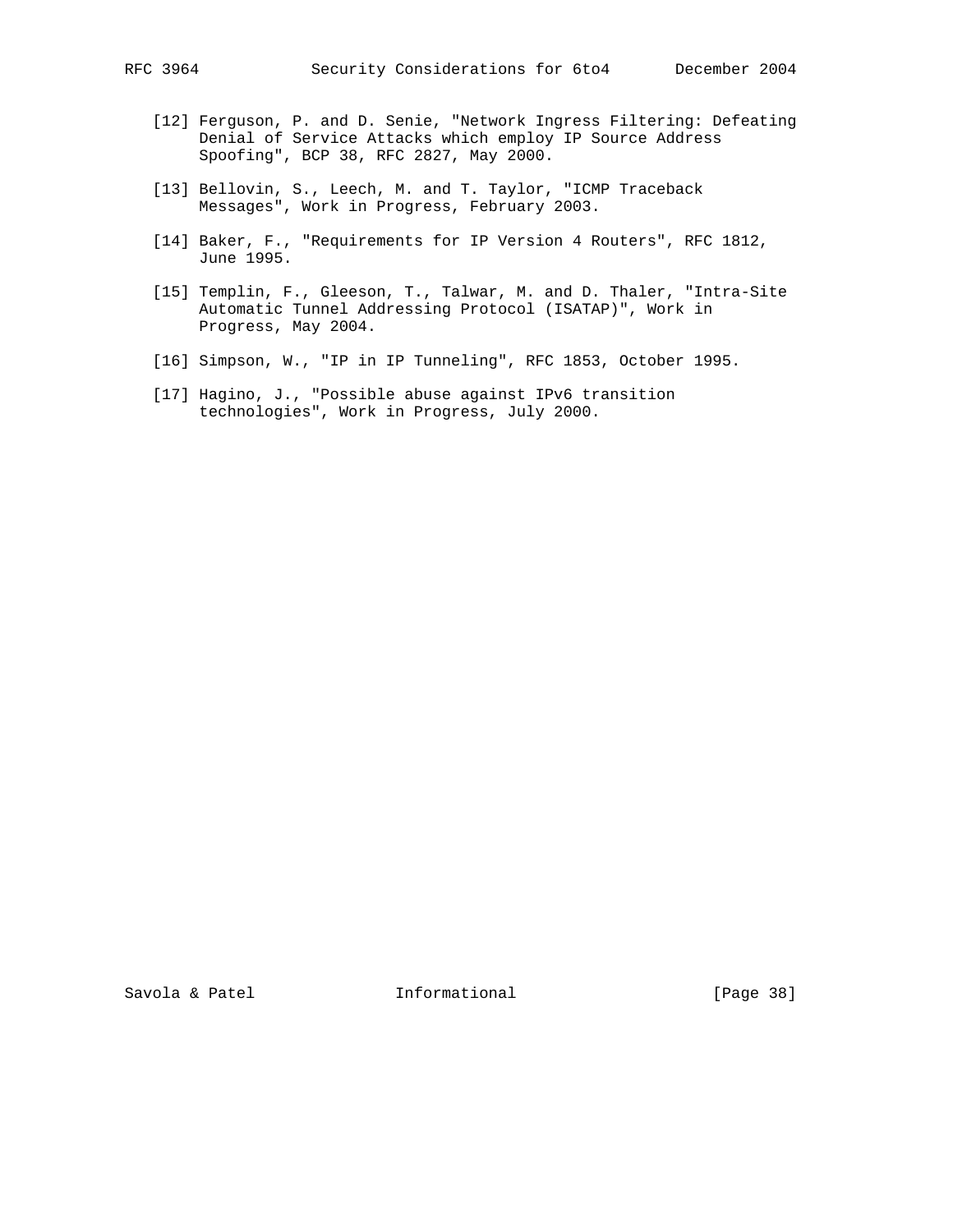Appendix A. Some Trivial Attack Scenarios Outlined

 Here, a few trivial attack scenarios are outlined -- ones that are prevented by implementing checks listed in [1] or in section 6.

 When two 6to4 routers send traffic to each others' domains, the packet sent by RA to RB resembles the following:

 src\_v6 = 2002:0800:0001::aaaa dst  $v6 = 2002:0800:0002::bbbb$  $src_v4 = 8.0.0.1$  (added when encapsulated to IPv4)  $dst_v4 = 8.0.0.2$  (added when encapsulated to IPv4)

 When the packet is received by IPv4 stack on RB, it will be decapsulated so that only src\_v6 and dst\_v6 remain, as originally sent by RA:

 src\_v6 = 2002:0800:0001::aaaa dst\_v6 = 2002:0800:0002::bbbb

 As every other node is just one hop away (IPv6-wise) and the link-layer (IPv4) addresses are lost, this may open many possibilities for misuse.

 As an example, unidirectional IPv6 spoofing is made trivial because nobody can check (without delving into IP-IP packets) whether the encapsulated IPv6 addresses were authentic. (With native IPv6, this can be done by, e.g., RPF-like mechanisms or access lists in upstream routers.)

 $src v6 = 2002:1234:5678: :aaaa (forced)$  dst\_v6 = 2002:0800:0002::bbbb  $src_v4 = 8.0.0.1$  (added when encapsulated to IPv4) dst\_v4 = 8.0.0.2 (added when encapsulated to IPv4)

 A similar attack with "src" being the native address is made possible, even with the security checks, by having the sender node pretend to be a 6to4 relay router.

More worries come into the picture if, e.g.,

 src\_v6 = ::ffff:[some trusted IPv4 in a private network]  $src_v6/dst_v6 = ::ffff:127.0.0.1$  $src_v6/dst_v6 = ::1$  $src_v6/dst_v6 = ...$ 

Savola & Patel **Informational** [Page 39]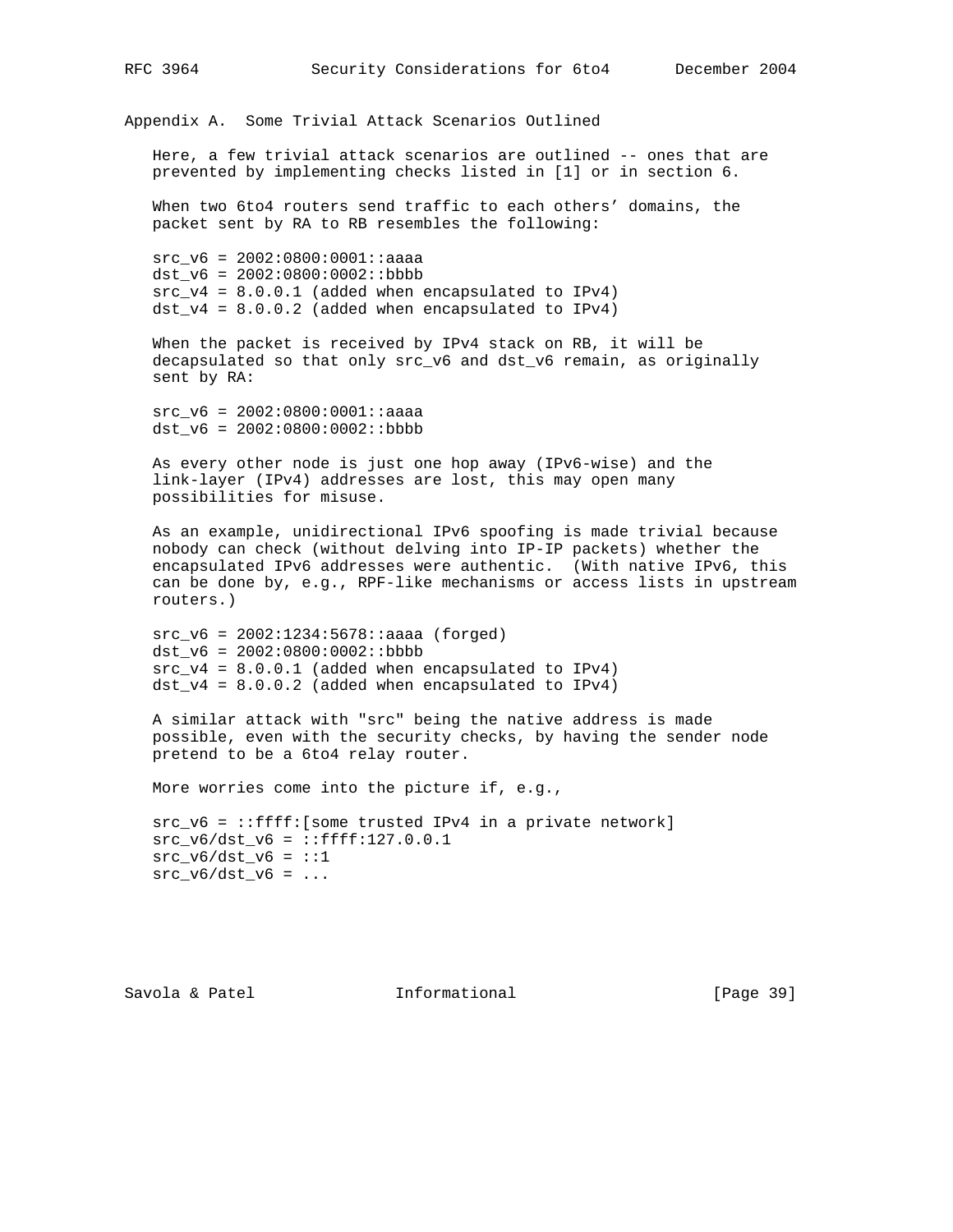Some implementations might have been careful enough to design the stack so as to avoid the incoming (or reply) packets going to IPv4 packet processing through special addresses (e.g., IPv4-mapped addresses), but who can say for all ...

Authors' Addresses

 Pekka Savola CSC/FUNET Espoo Finland

EMail: psavola@funet.fi

 Chirayu Patel All Play, No Work 185, Defence Colony Bangalore, Karnataka 560038 India

 Phone: +91-98452-88078 EMail: chirayu@chirayu.org URI: http://www.chirayu.org

Savola & Patel **Informational** [Page 40]